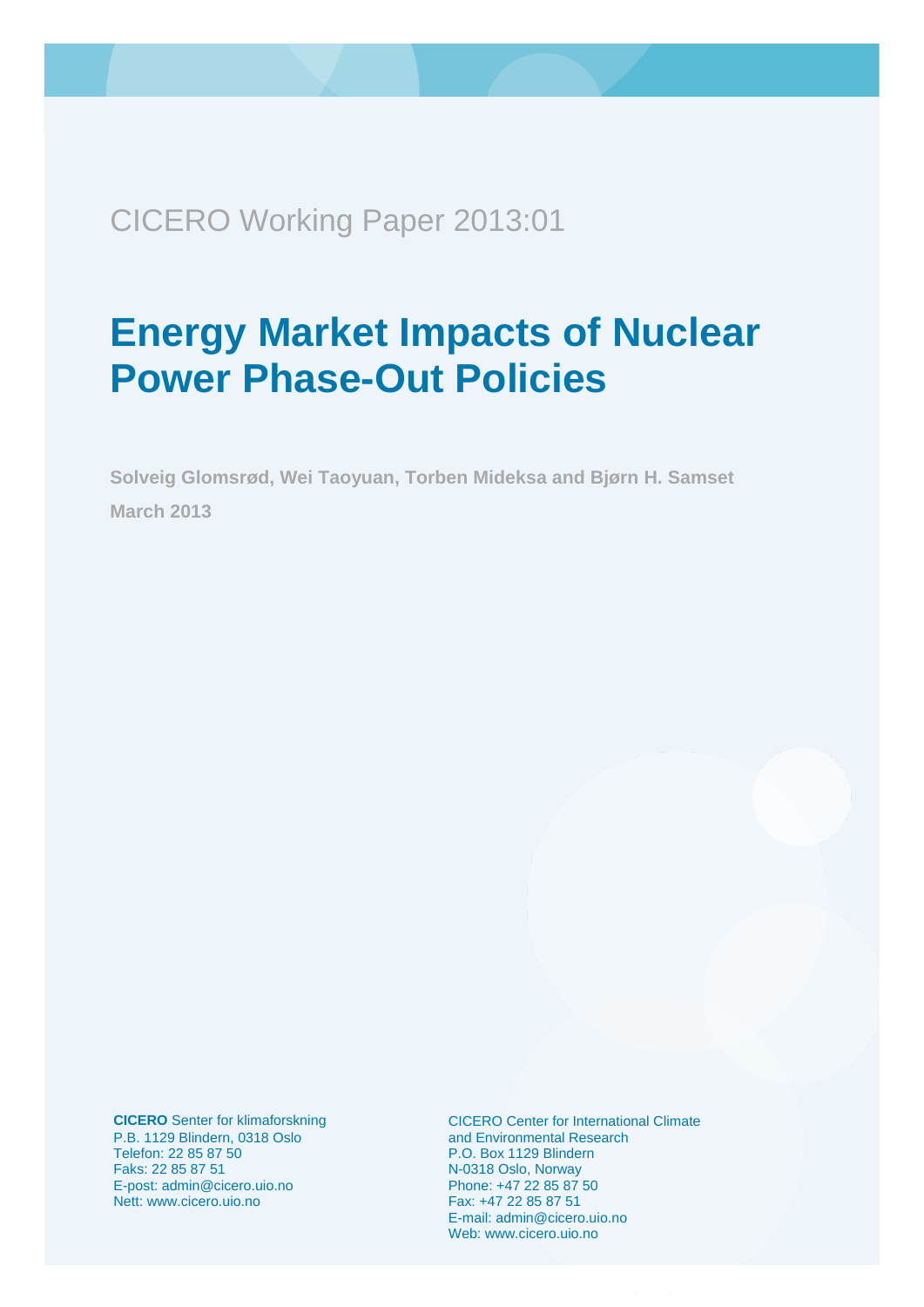| Tittel: xx                                                                                   | Title: Energy market Impacts of Nuclear Power Phase-<br>Out Policies                                   |
|----------------------------------------------------------------------------------------------|--------------------------------------------------------------------------------------------------------|
| <b>Forfatter(e):</b> Solveig Glomsrød, Wei Taoyuan, Torben<br>Mideksa and Bjørn H. Samset    | Author(s): Solveig Glomsrød, Wei Taoyuan, Torben<br>Mideksa and Bjørn H. Samset                        |
| CICERO Working Paper 2013:01                                                                 | CICERO Working Paper 2013:01                                                                           |
|                                                                                              | 16 pages                                                                                               |
| Finansieringskilde: Norges Forskningsråd                                                     | <b>Financed by:</b> Research Council of Norway                                                         |
| Prosjekt: 209701(CICEP)                                                                      | Project: $209701$ (CICEP)                                                                              |
| <b>Prosjektleder:</b> Arild Underdal                                                         | Project manager: Arild Underdal                                                                        |
| Kvalitetsansvarlig: Asbjørn Aaheim                                                           | <b>Quality manager:</b> Asbjørn Aaheim                                                                 |
| Nøkkelord:Kjernekraft,Fukushima-ulykken,<br>energimarkeder, generell likevekt, karbonutslipp | Keywords: : nuclear power; Fukushima disaster; energy<br>market; general equilibrium; carbon emissions |

**Sammendrag:.** Fukushima-ulykken i mars 2011 økte krav til sikkerhet ved kjernekraftanlegg og holdningen til kjernekraft ble revurdert i flere land. Denne artikkelen studerer virkningen av utfasing av kjernekraft på regionale elektrisitetspriser. Vi ser på 4 scenarier med ulike ambisjonsnivåer for utfasing ved hjelp av en multisektor og multiregional generell likevektsmodell. Annen elektrisitetsproduksjon enn kjernekraft antas å følge New Policies scenarioet i World Energy Outlook (IEA, 2010). Utfasing i Tyskland og Sveits øker elektrisitetsprisene i OECD-Europa med beskjedne 2- 3 prosent til å begynne med til 4-5 prosent høyere prisnivå i 2035 hvis overføringskapasitet innen regionen er tilstrekkelig. Hvis alle regioner stenger ned anlegg bygd før 2011 vil Nord-Amerika, OECD-Europa og Japan stå overfor prisøkninger på 23-28 prosent i 2035. Disse prisøkningene illustrerer langsiktige insentiver for investeringer i fornybar elektrisitet eller i forbedret teknologi for kjernekraft.

**Abstract:** After the Fukushima disaster in March 2011 safety concerns have escalated and policies towards nuclear power are being reconsidered in several countries. This article presents a study of the effect of nuclear power phase-out on regional electricity prices. We consider 4 scenarios with various levels of ambition to scale down the nuclear industry using a multiple region, multiple sector global general equilibrium model. Non-nuclear power production follows the New Policies scenario of the World Energy Outlook (IEA, 2010). Phase-out in Germany and Switzerland increases electricity prices of OECD-Europe moderately by 2-3 per cent early on to 4-5 per cent by 2035 if transmission capacity within the region is sufficient. If all regions shut down old plants built before 2011, North America, OECD-Europe and Japan face increasing electricity prices in the range of 23-28 per cent in 2035. These price increases illustrate the incentives for further investments in renewable electricity or improved technologies in nuclear power production.

Språk: Engelsk Language of paper: English

Rapporten kan bestilles fra: CICERO Senter for klimaforskning P.B. 1129 Blindern 0318 Oslo

Eller lastes ned fra: [http://www.cicero.uio.no](http://www.cicero.uio.no/) The report may be ordered from: CICERO (Center for International Climate and Environmental Research – Oslo) PO Box 1129 Blindern 0318 Oslo, NORWAY

Or be downloaded from: [http://www.cicero.uio.no](http://www.cicero.uio.no/)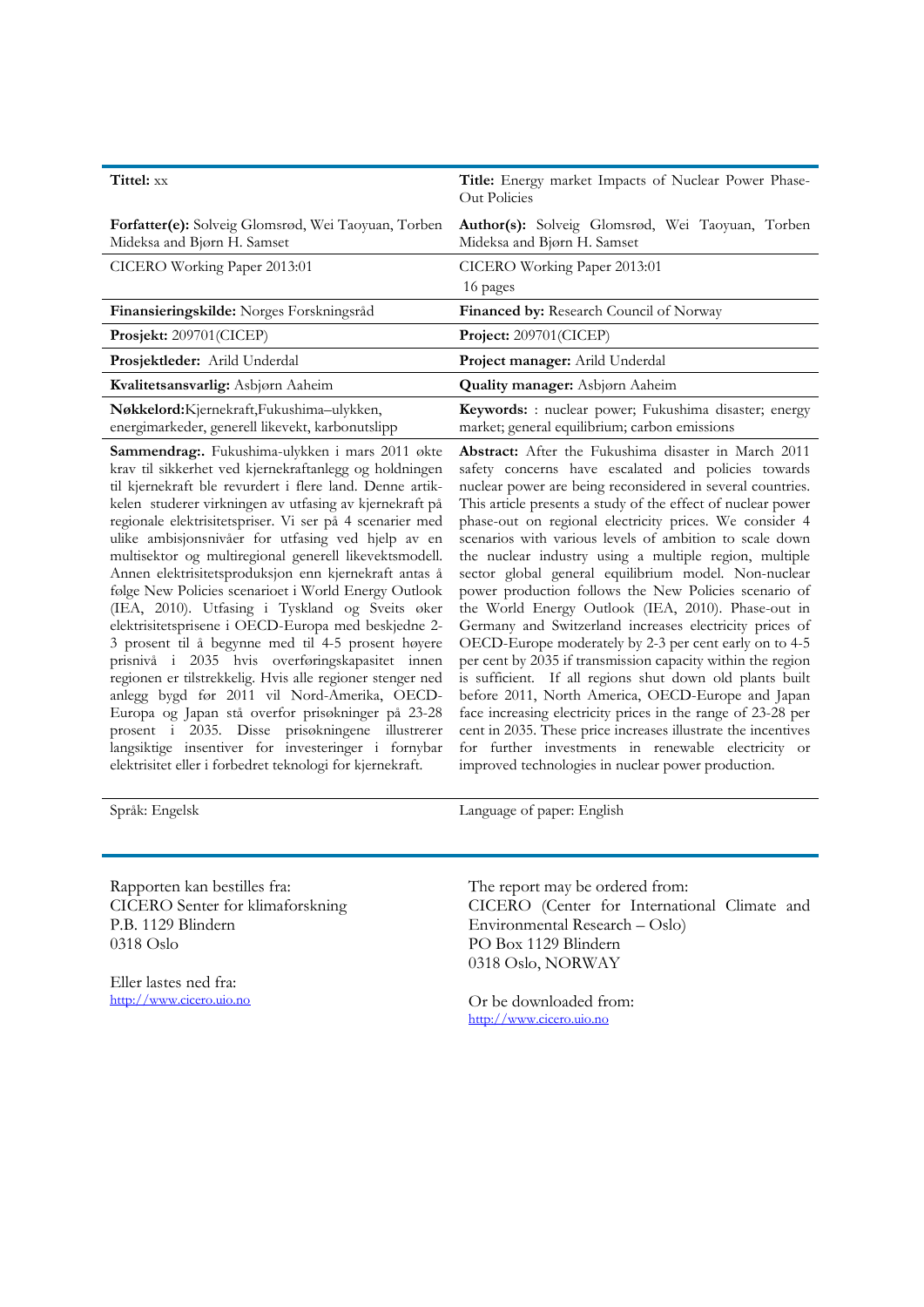# **Contents**

| 3.2 |  |
|-----|--|
|     |  |
|     |  |

# Acknowledgments

This study has been carried out as part of activities of the centre for "Strategic Challenges in International Climate and Energy Policy" (CICEP) at CICERO. The CICEP centre is mainly financed by the Research Council of Norway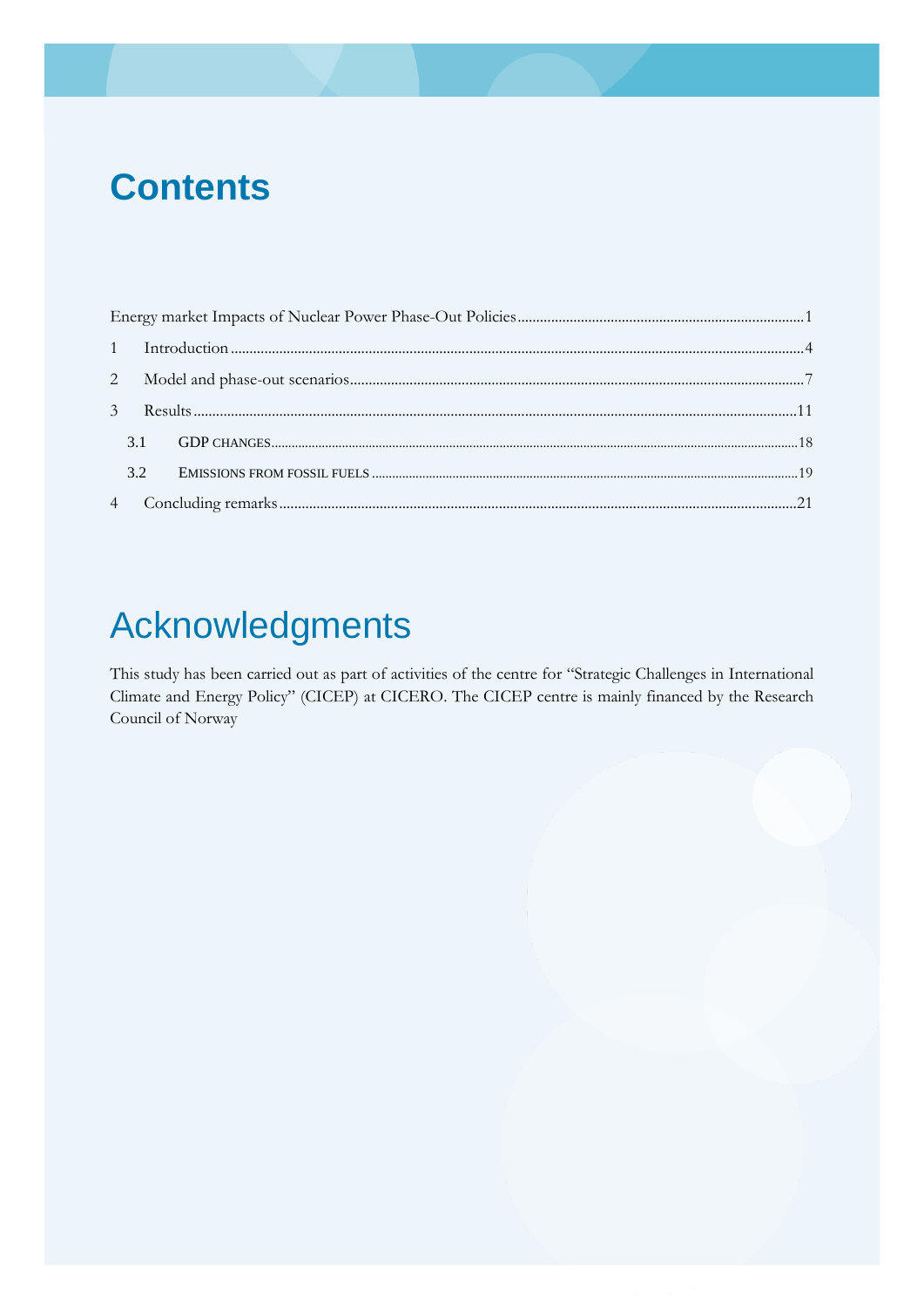### <span id="page-3-0"></span>**1 Introduction**

An electricity dependent economy requires a reliable base-load source in the energy portfolio, which makes nuclear power without direct greenhouse gas (GHG) emissions a particularly attractive option. The nuclear power opportunity offers huge emissions reductions, and estimates indicate that a tenfold expansion of nuclear power capacity might avoid 15% of the total cumulative carbon emissions between 2000 and 2075 [\(van der Zwaan, 2002\)](#page-29-0).

Nonetheless, nuclear power has controversial implications for safety arising from accidents, waste disposal, and risk of nuclear weapon proliferation. Thus far, the industry has had three major accidents i.e. at the Three Mile Island plant in 1979 in the U.S.A, at Chernobyl in the former U.S.S.R in 1986, and at Fukushima Daiichi Plant in Japan in 2011. According to [von](#page-29-1)  [Hippel \(2011\)](#page-29-1) cited in [Davis \(2012\)](#page-28-0), the Fukushima accident radioactive leak could cause about 1,000 cancer deaths whereas Chernobyl's accident is estimated to have caused 14,000 cancer deaths. However, the political attitudes towards nuclear power are not closely related to own experiences, as is illustrated by the current positions of Germany, Russia and Japan.

According to [MIT \(2003\)](#page-28-1) the public opinion and professional consensus has been in favor of nuclear power although it is surrounded by extremely complicated safety and global security issues of waste disposal, safety, and proliferation. This is because the problem of climate change poses a strong pressure on demand for carbon free electricity and raises concern for energy security. Several studies report that a significant proportion of the population may reluctantly accept nuclear power for the sake of climate mitigation [\(Bickerstaff et al., 2008;](#page-28-2)  [Corner et al., 2011;](#page-28-3) [Pidgeon et al., 2008;](#page-29-2) [Teräväinen et al., 2011\)](#page-29-3). Except in a few countries, the general trend in public opinion has for some time been greater accommodation of civilian nuclear power. That renaissance lasted until March 2011 when an earthquake and a tsunami lead to meltdown of reactors of the Fukushima Daiichi Nuclear power plant in Japan.

The Fukushima disaster has been behind the recent revival or escalation of anti-nuclear power attitudes in countries such as the US, Germany, Switzerland, Italy, and Belgium although the problem of waste disposal and the earlier accidents of the Three Mile Island and Chernobyl nuclear plants have not disappeared from minds of many people. In the wake of the Fukushima accident, political decisions have altered the position of nuclear power in most of these countries. An exception within OECD is the US, where a new plant was approved in 2012 for the first time after the Three Mile Island accident in 1979 [\(Reuters, 2012\)](#page-29-4).

The Fukushima Daiichi accident was no accident in an old reactor below critical maintenance level in a country with limited capacity for advanced technology. It demonstrated that a natural phenomenon could set aside presumably advanced security systems, and revealed that a technologically and administratively advanced society like Japan could fail in nuclear safety.

After the accident, the risk of earthquakes and tsunamis facing nuclear facilities of Japan has been reassessed and substantially adjusted upwards [\(Cyranonoski, 2012\)](#page-28-4). The particular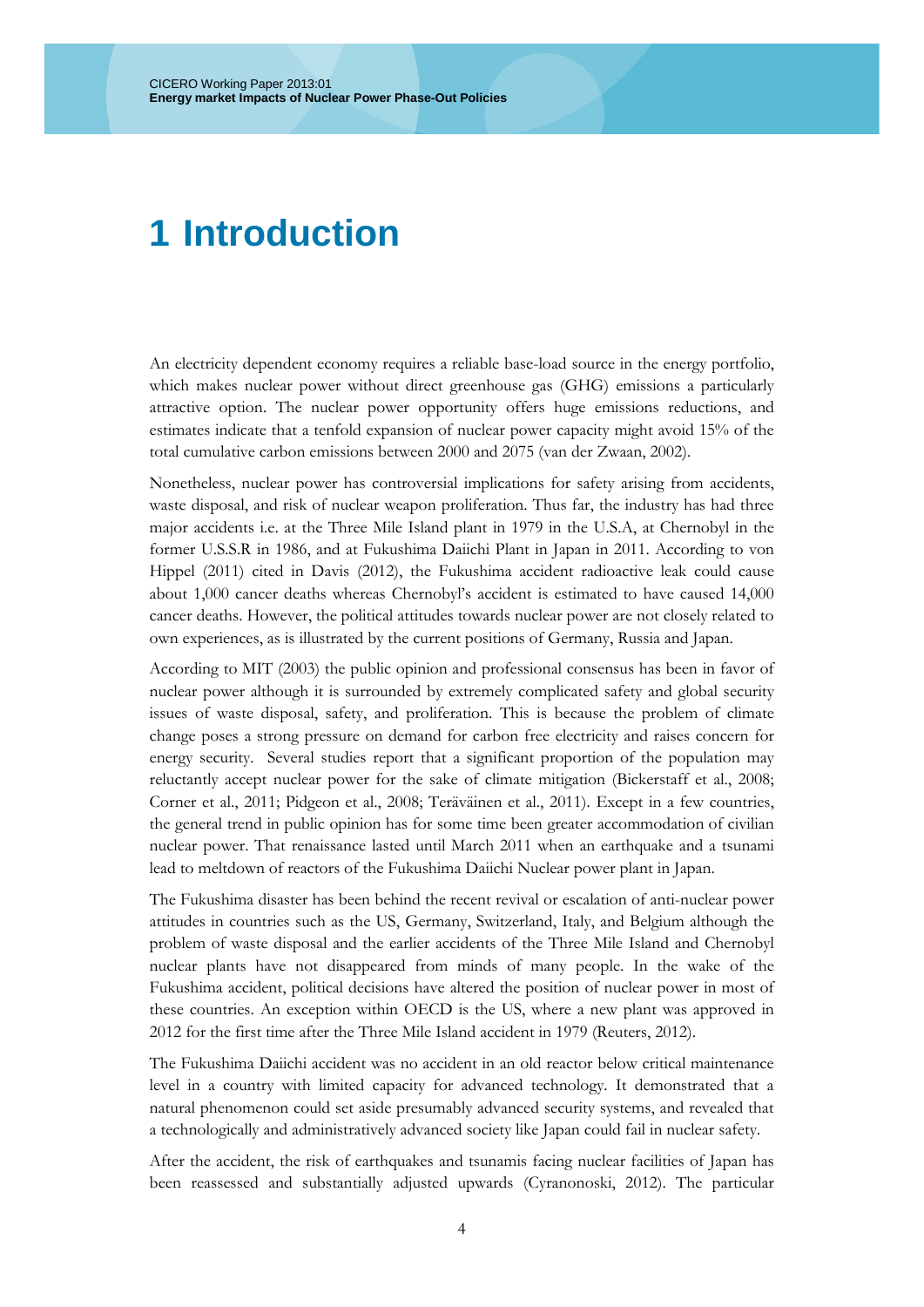challenges to nuclear energy safety from impacts of climate change have also been focused, as plants are actually vulnerable to both floods and droughts [\(Kopytko;](#page-28-5) [Kopytko and Perkins,](#page-28-6)  [2011\)](#page-28-6). Existing nuclear plants generally depend on cooling from water and for that reason are located near the sea or along rivers, exposed to floods and sea level rise. A recent example of a critical situation is Fort Calhoun nuclear plant at Missoury River where a serious flood took place in 2010. The plant was close to being incapable of reaching a cold shut down - now the plant is equipped with improved defenses [\(BEHR, 2011\)](#page-28-7). They are also exposed to closedowns and production loss during heat waves [\(Kopytko;](#page-28-5) [Linnerud et al., 2011\)](#page-28-8). Upgrading to gas-cooled reactors would mitigate this risk, however, at a considerable cost.

More than a year after the Fukushima accident, only 2 of Japan's 54 reactors are back in operation, and it is highly uncertain if or when more plants will be reopened as the Japanese society at large seems to have lost confidence in nuclear power and turned to programs for renewable energy. Their nuclear program with 14 new reactors to achieve a 50 percent coverage of Japan's electricity demand has been scrapped [\(Science, 2011\)](#page-29-5).

The situation after Fukushima has also provided opportunity for reconsidering the economy of nuclear energy, highlighting the fact that sluggish growth in nuclear energy is due to high costs and fading government subsidies. The cost of construction has escalated and cost of nuclear power is considerably higher than the cost of electricity from natural gas, even in the case of a 25 USD carbon tax [\(Davis, 2012\)](#page-28-0). The cost issue might thus even deter new and improved technologies from being phased in. It is symptomatic that the licensing of a new plant in the U.S. is not expected to be the forerunner of an investment boom, as US experiences a bonanza in domestic gas discoveries and extraction.

Many countries have, at least temporarily, halted giving license for new reactors. Germany and Switzerland have set concrete deadlines to phase out nuclear reactors aiming at ultimately removing nuclear power from their energy portfolio by 2022 and 2034 respectively. This would remove about 30% of German's and 40% of Swiss' power capacity and might leave demand unsatisfied without resorting to other sources such as coal, natural gas, hydro power, and other renewable electricity sources. However, trade in electricity might transfer the supply shortage to a wider market beyond Germany and Switzerland.

A phase-out will affect the electricity markets, but how seriously? [Kemfert and Traber \(2011\)](#page-28-9) explored the effect of the moratorium of seven nuclear power plants of Germany in May 2011 and found only a slight increase in prices leading to a minor reduction in electricity consumption. In the short term the decrease in supply from nuclear energy is replaced by increased production of electricity from coal and gas-fired power plants. This is feasible because all the companies (E.ON, RWE, EnBW, and Vattenfall) whose nuclear reactors were shut down in May 2011 had substantial idle capacity in coal, gas, and oil based power plants. [Growitsch and Höffler \(2011\)](#page-28-10) use observed reactions in the market and show that Germany's moratorium, although it has no impact on spot prices of electricity, has raised future prices. The authors write that within the next 10 to 15 years, we may expect that the reduction of nuclear capacity will be compensated by fossil fuel power plants, especially hard coal and natural gas as there is a need for base load power supply, which cannot easily be satisfied with renewable energies.

The huge uncertainty and difference in policies between countries can be illustrated by the fact that in the USA a new nuclear plant got approval from the Nuclear Regulation Commission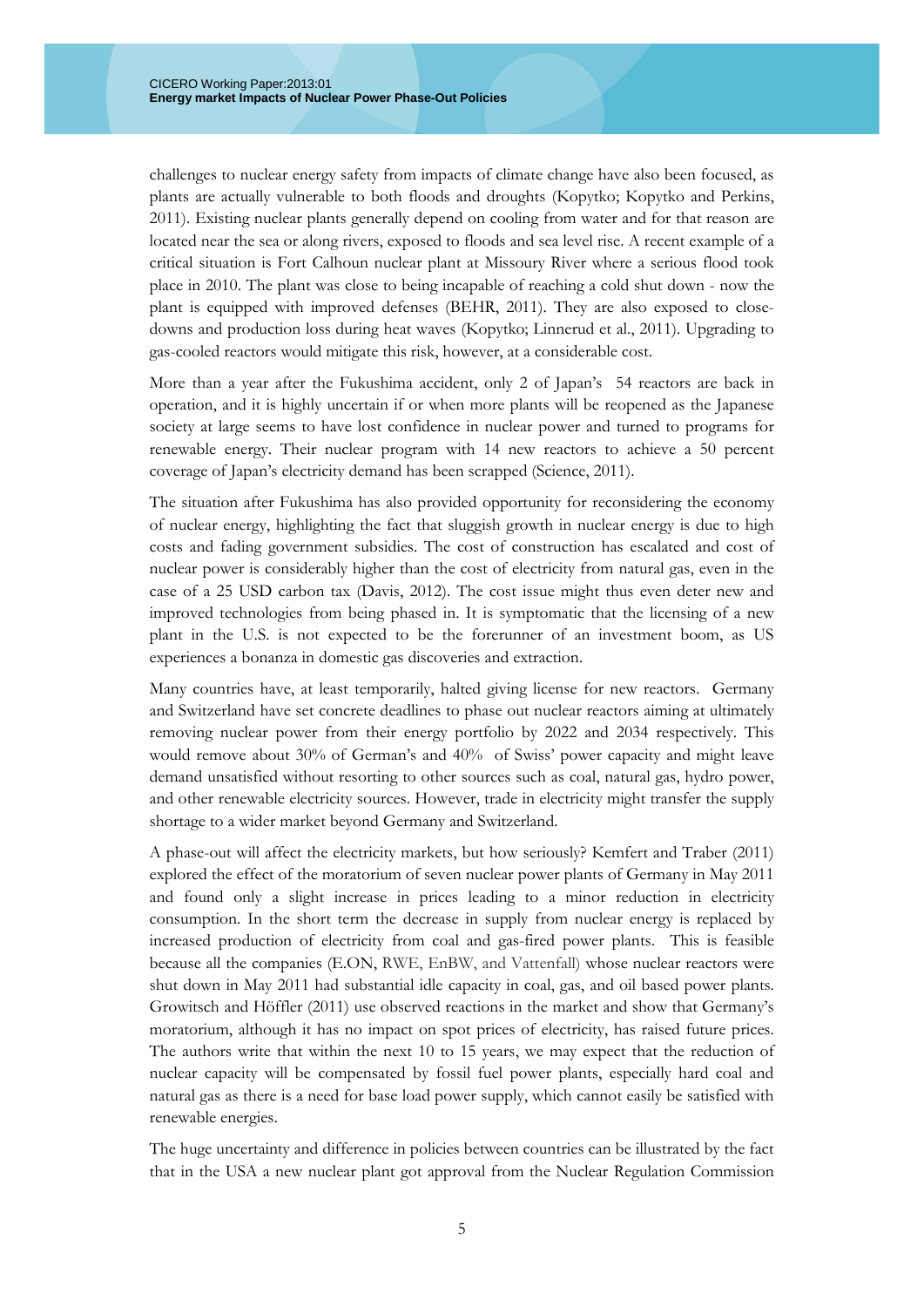for the first time in 30 years, whereas Japanese experts question both the safety and need for nuclear power after the Fukushima disaster [\(Normile, 2012a,](#page-28-11) [b\)](#page-28-12). Hence, there is huge uncertainty about future regional supply of nuclear power, about the prices of alternative feedstock for electricity production and also about the climate effect if fossil fuels are filling the gap in electricity supply. It is important, however, to distinguish between the political statements and what might be expected. The Nuclear Regulatory Commission of the USA approved a new plant, but the head of the commission voted against the decision (4-1) due to safety concerns. But most importantly the economic situation now favours gas-fueled electricity, as gas reserves are plentiful both within US and globally. Currently, the gas price is low and might stay that way due to huge reserves in Iran and Qatar [\(USGS, 2013\)](#page-29-6).

It is likely that nuclear power will see investors demanding higher risk premium and increased subsidies from governments to cope with increasing costs of stricter safety regulation and earlier retirement of plants. A new energy law proposed by the British government in December 2012 seeks to reduce the uncertainty by introducing a guaranteed minimum price for all carbon free power production [\(The Economist, 2012\)](#page-29-7). The costs of decommissioning and safe disposal of used fuel will also be highlighted during the upcoming close-downs. In Japan, the cost of decontaminating the Fukushima plant will cost US\$ 126 billion according to the Tokyo Electric Power Company, twice the clean-up fund established by the government [\(Nature, 2012\)](#page-28-13).

The position taken by Germany and Switzerland points to the potential tension between a need for climate mitigation and a desire for a society free from nuclear power. Temporary halt or phasing out of nuclear reactors would entail more electricity generation from the other sources to meet a given demand. Subject to the constraint on capacity, the substitution follows a merit order of marginal costs of generating electricity from different sources.

[van der Zwaan \(2002\)](#page-29-0) suggests that the consequences of phasing out nuclear power plants on the energy market are relevant for the maximum emission reductions the world can achieve. Nonetheless, the issue of potential impacts of nuclear phase-out on energy markets is underresearched. This paper explores the energy market impacts of alternative scenarios of phasing out nuclear power towards 2035. The central question we raise is: how are the electricity prices affected by phasing out nuclear power plants? We approach this question by using the GRACE model, a global CGE, which deals explicitly with 5 different technologies in electricity production. We introduce 4 different scenarios of nuclear power phase-out and trace the effects on regional electricity prices assuming electricity supply from other types of feedstock will follow trajectories in the New Policies scenario of World Energy Outlook [\(IEA,](#page-28-14)  [2010\)](#page-28-14).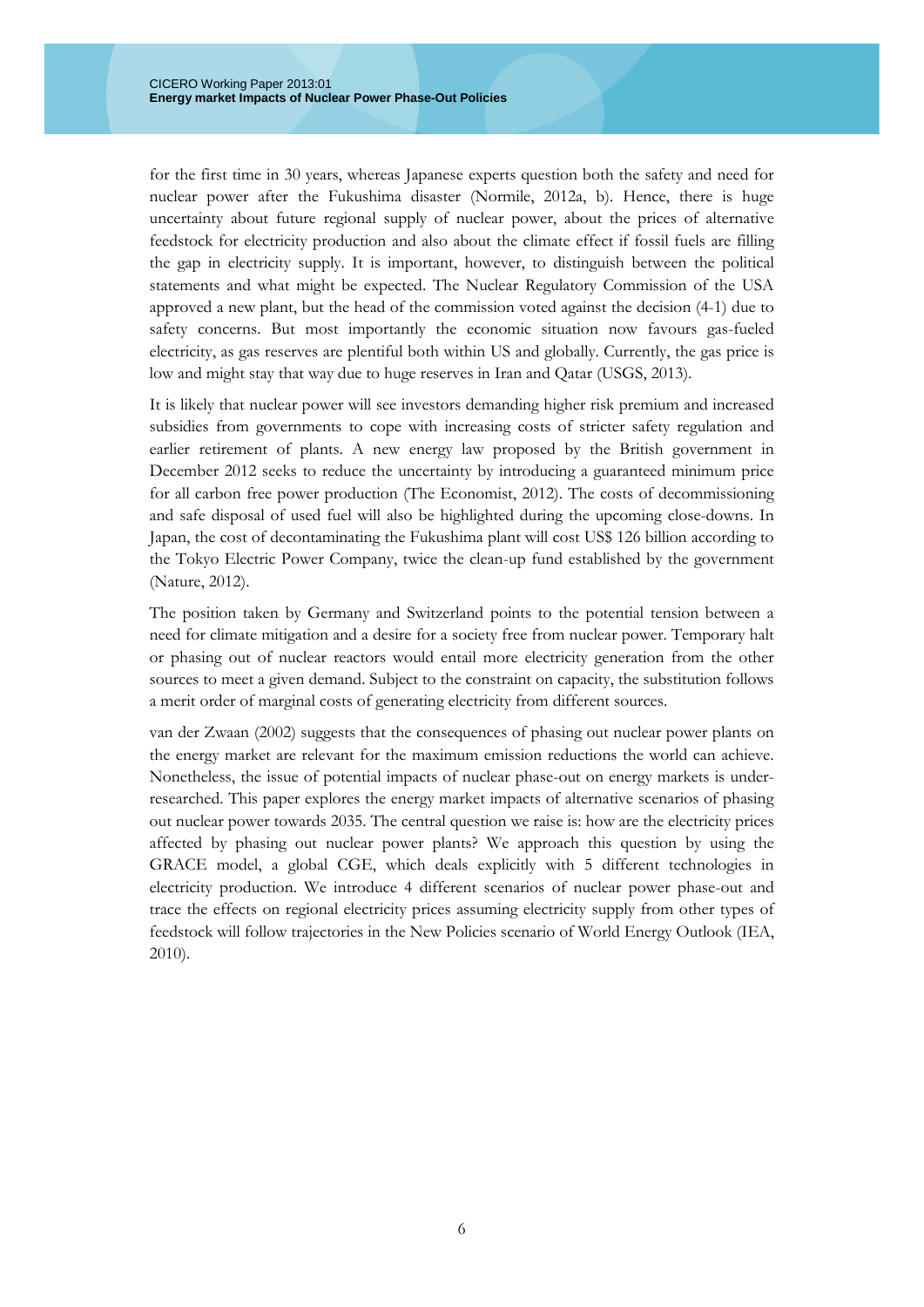### <span id="page-6-0"></span>**2 Model and phase-out scenarios**

The GRACE model developed at CICERO [\(Aaheim and Rive, 2005\)](#page-28-15) is a multi-sector, multiregion, recursively dynamic global computable general equilibrium model. An updated version of GRACE is described and applied in a more recent application [\(Rive, 2010\)](#page-29-8). It has 7 regions (North America, OECD-Europe[1,](#page-6-1) Japan, Russia, China, India and Rest of the world). The depiction of each region's economy includes activities of 15 aggregated production sectors, which are listed in Table A1<sup>1</sup> in Appendix 1. All sectors except the electricity sector produce one composite good (or service) by one single technology.

The model version GRACE developed and used for this study is calibrated around the GTAP v7 database with 2004 as base year [\(Badri and Walmsley, 2008\)](#page-28-16). The GTAP v7 database is a global database of input-output tables, which has been used for a wide variety of agricultural, trade, and environmental economics analyses[2](#page-6-2). In this study, we consider CO2 emissions from fossil fuels combustion from an auxiliary database provided by GTAP [\(Lee, 2008\)](#page-28-17).

GRACE's parametric values of the elasticity of substitution are from the MIT EPPA model [\(Paltsev et al., 2005\)](#page-29-9). Detailed description about the structure of the model, calibration of the parameters, and specifications of preferences and technologies of GRACE are reported in [Rive and Mideksa \(2009\)](#page-29-10).

The GRACE model depicts electricity production as a nested CES function where the electricity is generated by five technologies: coal-fueled, oil-fueled, gas-fueled, nuclear, and other non-fossil technologies combined (hydro, solar, wind, and bio).The data on electricity production by technology are taken from World Energy Outlook [\(IEA, 2006\)](#page-28-18) and costs from Table 3.13 in OECD/NEA [\(2005\)](#page-28-19). These data are used for calibration to make input and output values for each generation technology consistent with the GTAP data on the electricity as described in Appendix 2.

We consider four different phase out scenarios, which we call "Phase out: concrete plan", "Phase out: very old reactors", "Phase out: old reactors", and "Comprehensive phase out".

-

<span id="page-6-1"></span><sup>1</sup>Eastern Europe except Russia is part of Rest of the world.

<span id="page-6-2"></span><sup>2</sup> See examples at the GTAP website: https://www.gtap.agecon.purdue.edu/models/research.asp.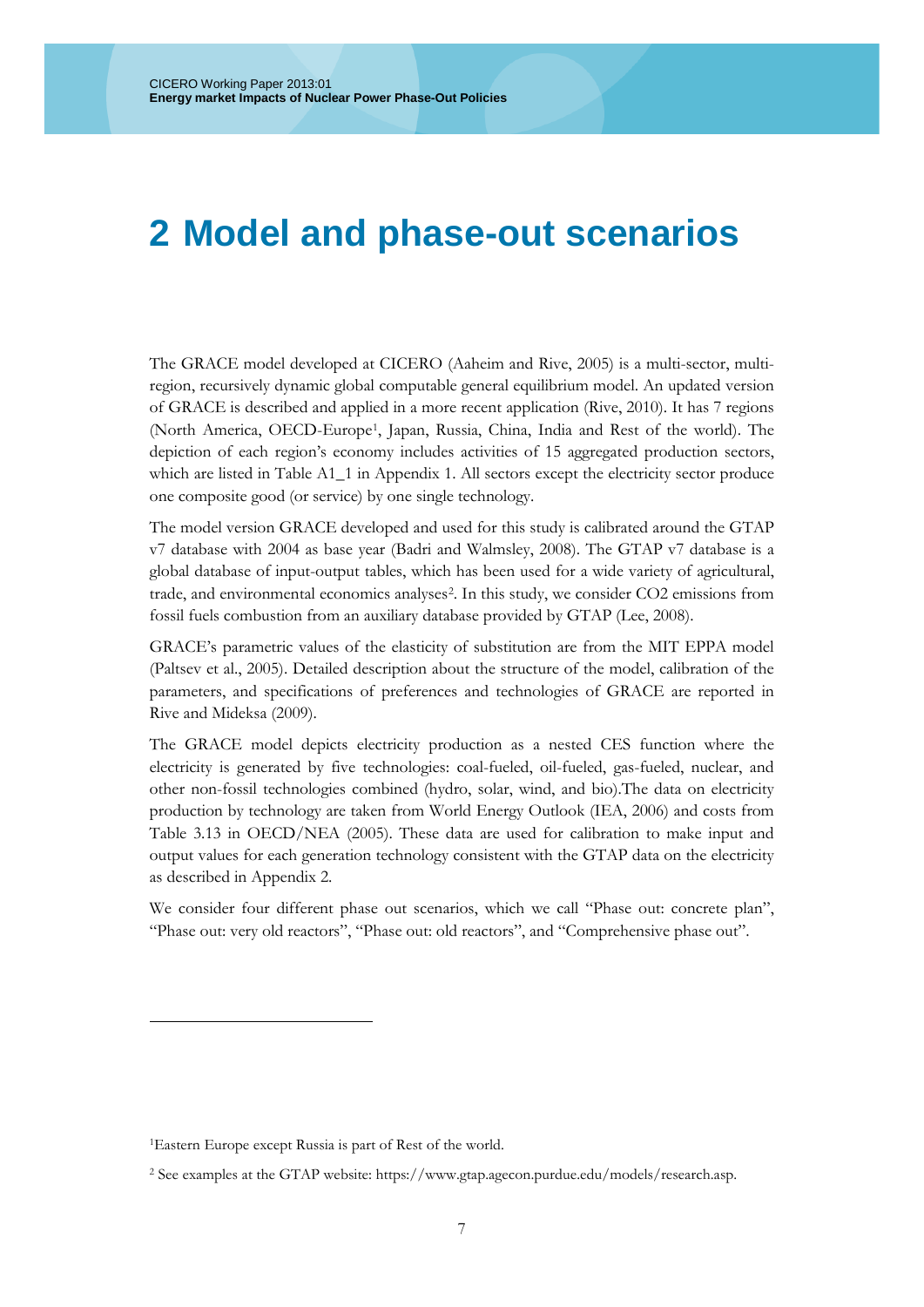#### Scenario 1 (SN1): Phase-out concrete plan

The "phase out: concrete plan" adjusts for reduction in nuclear power generation capacity for which there is a nationally agreed time line of phase out. Germany and Switzerland are so far the only countries with a concrete plan to phase out their reactors in a nationally agreed time line. The Japanese government announced that it will end the use of nuclear power before 2040, but this plan is not formally incorporated in the national energy strategy and put on hold before an election during the first half year of 2013 [\(WNN, 2012\)](#page-29-11). Table A1\_2 in Appendix 1 presents the technologies and time line of phasing out Germany's nuclear reactors and the associated loss of capacity from the electricity grid.

As can be seen from Table A1\_2, Germany has two different types of reactors, i.e. boiling water reactor (BWR) and pressurized water reactor (PWR). Of the total capacity, about 40% were withdrawn from the power grid in March 2011 immediately after the Fukushima accident. The closure time line suggests that closure will resume in 2015 and by 2022, all of the 9 remaining reactors of Germany will be disconnected from the power grid. The other country with a concrete horizon for turning off its reactors is Switzerland. Closure of these reactors will begin in 2019 and the last closure will occur in 2034 (Table A1\_3).

#### Scenario 2 (SN2): Phase-out very old reactors

The scenario "phase out: very old reactors" focuses on the very old reactor technologies Light water graphite moderated reactors (RBMK/LWGR) and Gas Cooled Reactors (GCR), These technologies are still in operation in the United Kingdom and Russia although the U.K. did turn off its gas cooled reactors (GCR) between 2004 and 2011. SN2 assumes that these very old reactors are phased out by 2015 from both the U.K. and Russia. GCR reactors were part of the first generation of prototype reactors to be commissioned for use in electricity production, and their operation identified both strengths and weaknesses of the design. The strengths have been taken aboard in the later Advanced Gas Cooled Reactor design (AGCR, further considered in scenario SN4), but the early GCR reactors have now reached the end of their operational life cycles. Light water graphite moderated reactors, notably used in Russia/former Soviet Union are regarded as early generation-II reactors, but have a number of known security issues. The most notable problems are instability at low operating power and a tendency to increase power output rather than reduce it if inhomogeneities (e.g. steam bubbles) occur in the coolant or moderator. In addition to being early reactor types with issues that have been addressed in later designs, the "very old reactors" of Russia and UK phased out in this scenario have been operating for quite a number of years. System fatigue and wear and tear on the reactor buildings can therefore be expected.

#### Scenario 3 (SN3): Phase-out old reactors

The "Phase out: old reactors" involves phasing out all plants built before 1975 in a uniform manner by 2035 (the same absolute reduction annually within each region). This group of reactors is mainly early adoptions of the Boiling Water Reactor (BWR) and Pressurized Light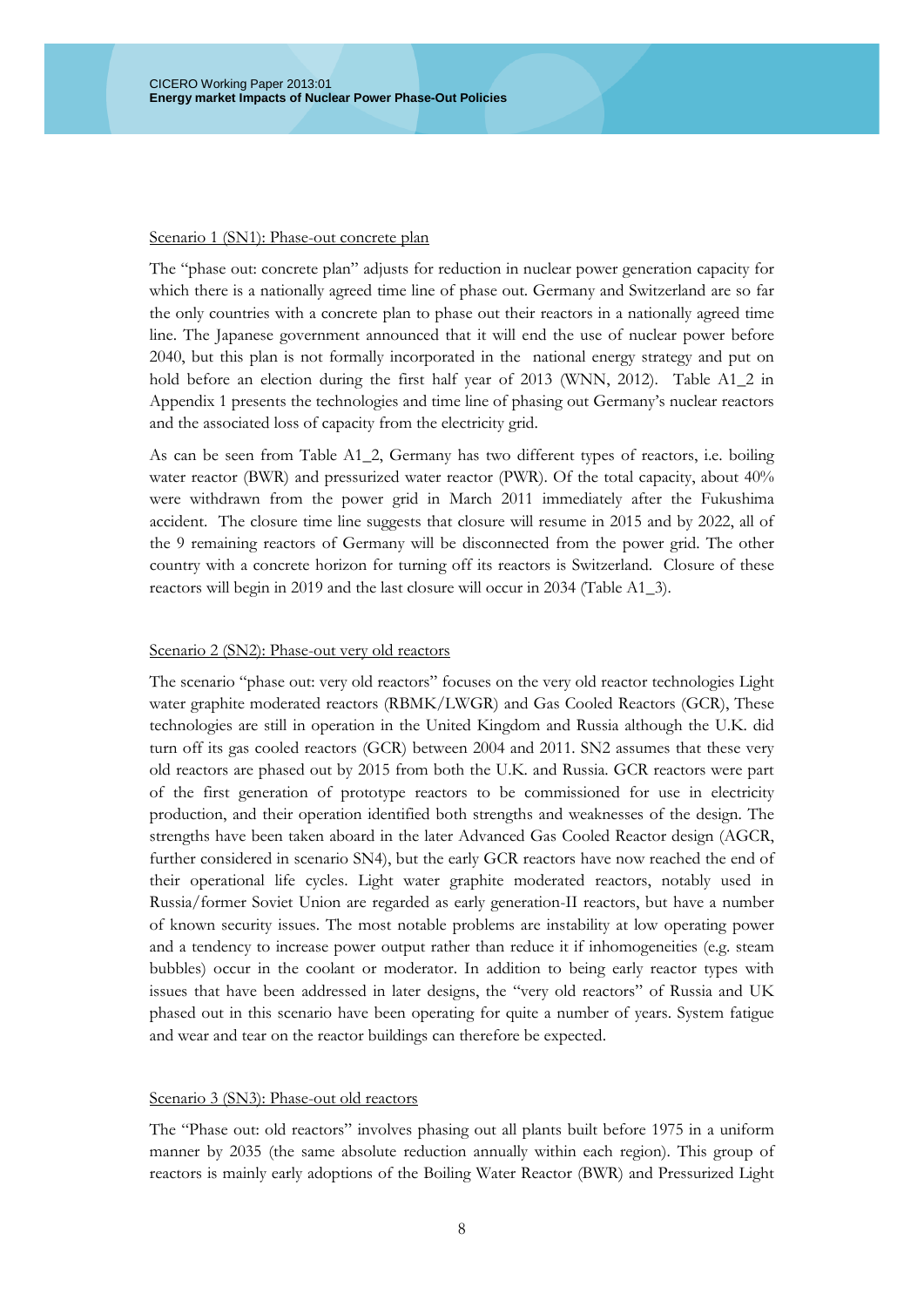Water Reactor (PWR) designs. These are generation-II designs, building on experience from the first round of prototype reactors, and similar to the bulk of reactors operating today. However, the designs of BWR and PWR reactors have also improved with time and the first ones commissioned can be assumed to have the oldest security and operating systems. While most operating reactors have been retrofitted with later advances in security technology, these first operational reactors will also be experiencing system damage (mechanical system fatigue, weakening of the reactor vessels) due to long term operation and radiation exposure.

#### Scenario 4 (SN4): Comprehensive phase-out

The last scenario "comprehensive phase out" is shutting down old reactors. According to this scenario, reactors built before 1975, 1976-1980, 1981-1985, 1986-1990, and during 1991-2010 are assumed to be phased out by 2015, 2020, 2025, 2030, and 2035 respectively. China's plants are built more recently and only starts to phase out after 2030. This phase-out will include a number of technologies, both the ones considered in scenarios SN2 and SN3, and more modern designs such as the Advanced Gas Cooled Reactor (AGR) and Canadian Deuterium-Uranium Reactor (CANDU). Such later types have distinct advantages over the early LWR and BWR designs, building on experience from operating early reactors. Most operating reactors have also been retrofitted with later advances in security technology, so there is no clear mapping between the year of first operation and current level of security for this group. However, the main consideration here is the number of years the reactor has been operational. Long term exposure to high levels of radiation, as experienced by the inner components of an operational reactor, will weaken most materials. All reactors are therefore commissioned with a certain lifetime in mind and a natural path towards comprehensive decommissioning would therefore be to follow this general pattern.

#### Implementation

As a background to our nuclear phase-out scenarios we use an economic baseline scenario (BAU) which is calibrated to reproduce the regional GDP growth and associated energy market development as depicted in the New Policies scenario of World Energy Outlook 2010 [\(IEA, 2010\)](#page-28-14). The New Policies scenario was established before the Fukushima disaster and is still reflecting the emerging trust in nuclear power as a source of electricity as well as a climate mitigation option.

The New Policies scenario accounts for national pledges to reduce GHG emissions, and for plans to phase out subsidies to fossil energy, i.e. a cautious redirection of the energy system where fossil fuels remain dominating [\(IEA, 2010\)](#page-28-14). As a result the BAU share of fossil fuels will decline from 81 per cent in 2008 to 74 per cent in 2035.

In our phase-out scenarios, we assume that the regional capacity in other power generation than nuclear will stay unchanged in line with the New Policies Scenario. Hence our study mimics a situation where fossil based electricity production continues as the main pillar for future electricity supply, but where fossil based capacity is constrained to hold back CO2 emissions, thus withstanding a pressure for more fossil electricity after nuclear plant closures. Our time horizon is towards 2035, a period over which CCS (Carbon capture and storage) is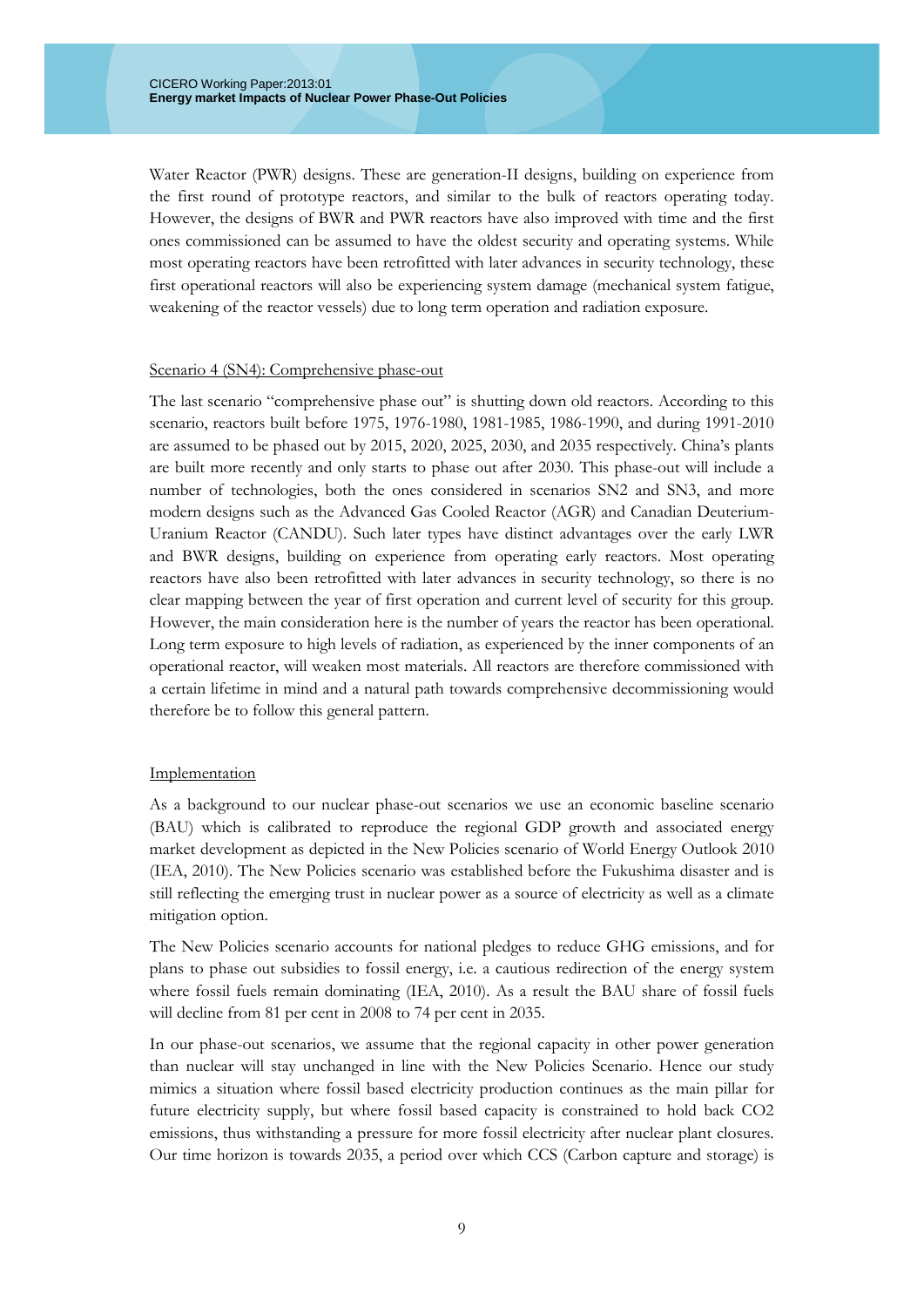not expected to mature and achieve widespread implementation, thus unable to give relief to the climate burden of fossil combustion.

Although the non-nuclear electricity supply is frozen the consumers might switch from electricity to other energy carriers when the price of electricity is increasing. Hence, as the nuclear capacity and thus total capacity in power production is reduced, our study captures the switch from use of electricity to fossil energy as consumers and producers are not constrained in their choices between electricity and other energy like fossil fuels or bioenergy. As a consequence the upward pressure on the electricity price is somewhat relieved.

For Russia we assume that 5 GW of very old reactor capacity and additional 5 GW of more recent plants built before 2011 are already phased out in the BAU scenario.

There is practically no trade in electricity between regions as defined in our model. Hence the regional price effects are strongly related to the history of investments in nuclear power and thus to what extent the existing capacity in nuclear power plants in the region is vulnerable to our phase-out scenarios, which basically target generations of technologies built during different time periods.

Notice that all the scenarios allow for investments in new nuclear power capacity if this is built into the BAU scenario. Even in the "comprehensive phase-out "there might be new investments after 2010 along with the ongoing process of shifting down all older plants.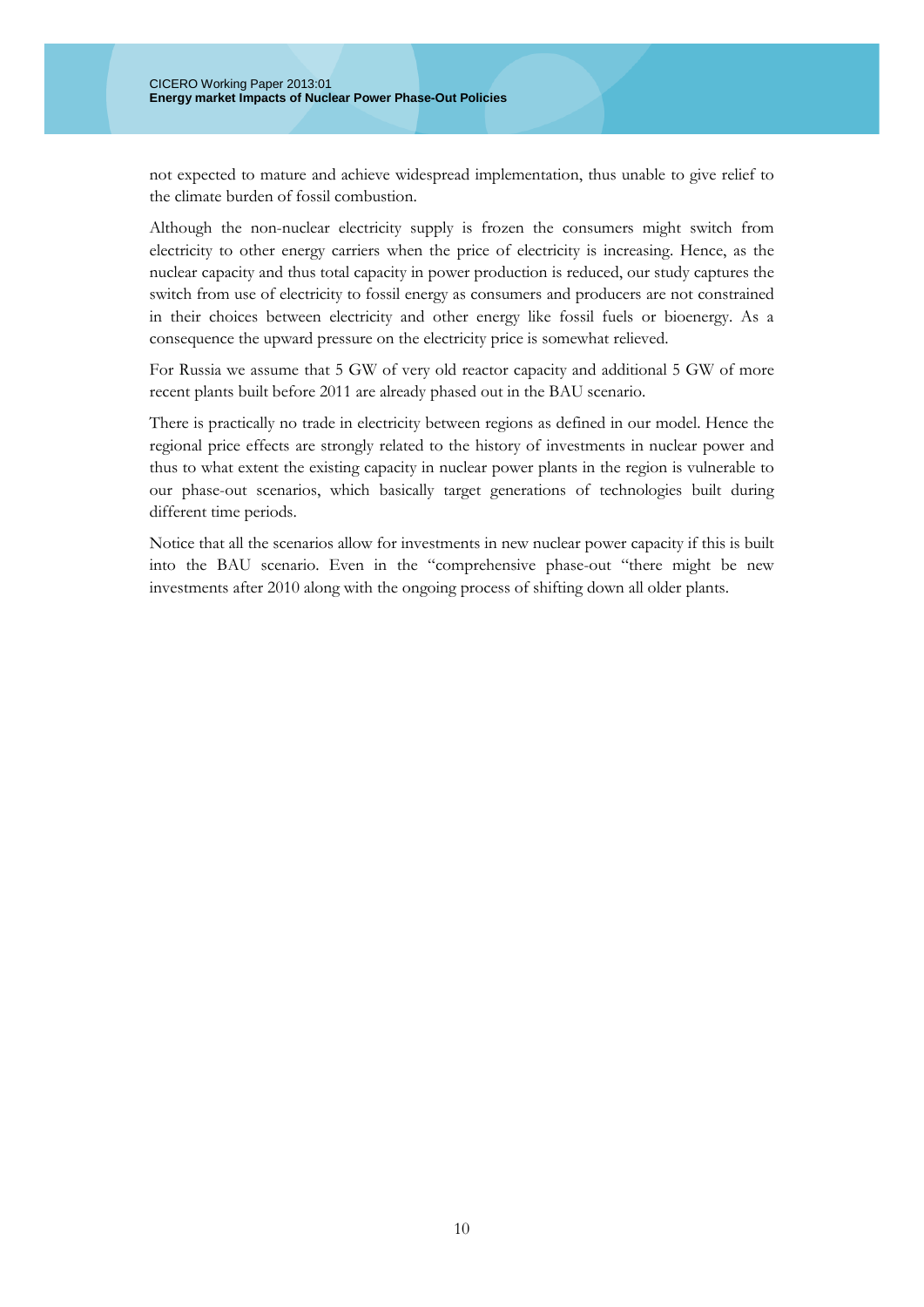### <span id="page-10-0"></span>**Results**

Figure 1 shows the decline of nuclear power capacity in OECD-Europe (EUR) after the political decisions of Germany and Switzerland have been implemented in SN1. The capacity falls markedly from 2020 and creates a difference between BAU and SN1 capacities around 16-17 per cent during 2025-2030 as illustrated in Figure 2.



 **Figure 1**. Nuclear power capacity of OECD-Europe in SN1. GW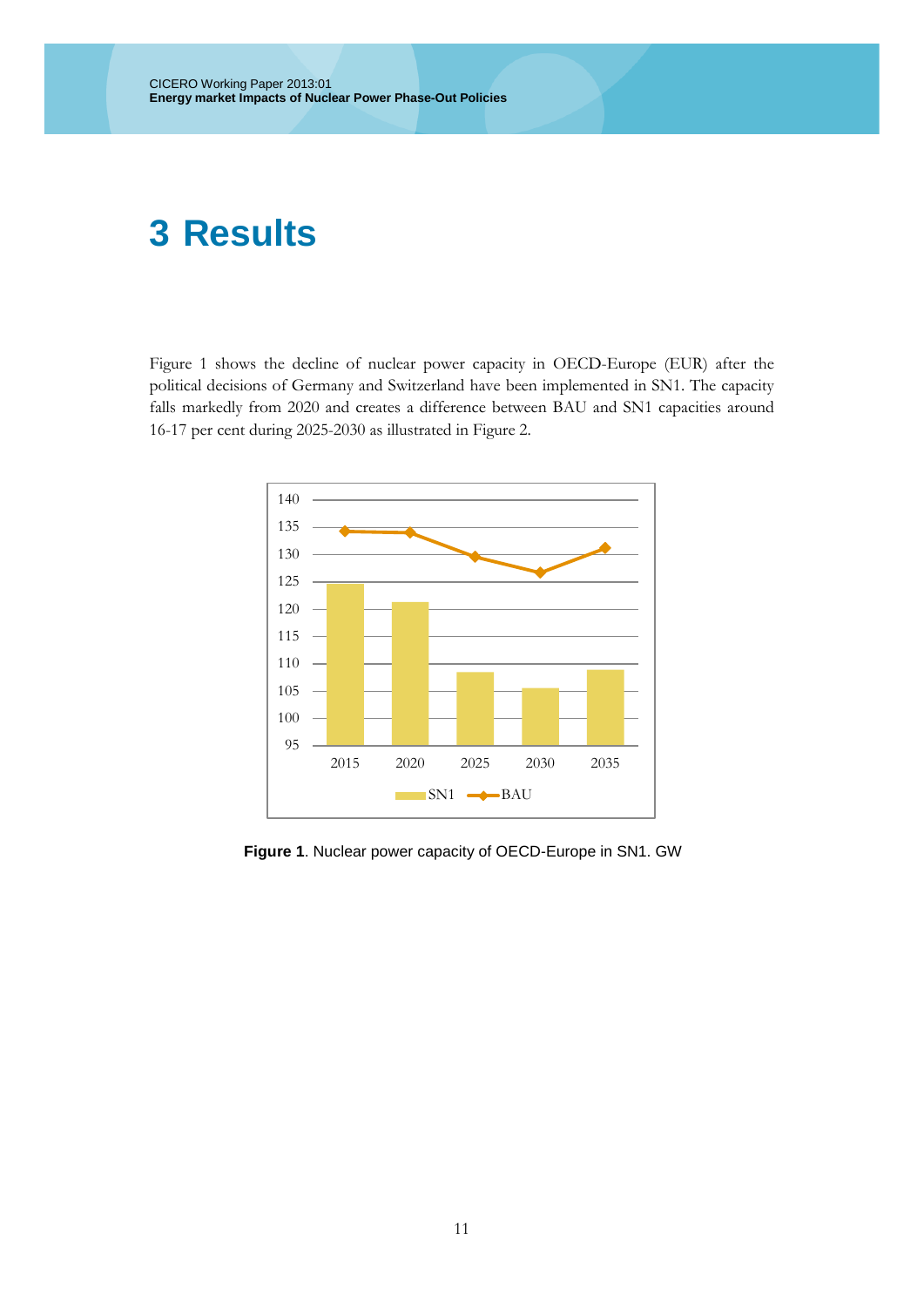CICERO Working Paper 2013:01 **Energy market Impacts of Nuclear Power Phase-Out Policies**



 **Figure 2.** Nuclear power capacity in EU. Deviation from BAU. Percent.



 **Figure 3** Purchasing prices of electricity in EUR in SN1. Deviation from BAU. Per cent.

Figure 3 shows the effect on the electricity price of OECD-Europe (EUR) over time in the case of nuclear phase-out in Germany and Switzerland (SN1). The price level increases by a modest 2-3 per cent during 2015-2020, before reaching a level around 4.5 per cent above the baseline price level during 2025-2035. Although the economy in OECD-Europe keeps growing the growth rate falls below 2 per cent per year during last part of the time horizon. The upward pressure on the electricity price levels off, as the growth in demand to a large extent is offset by energy efficiency improvement at 1.5 per cent annually in households and industries except the energy sectors. Further, the higher energy costs generate shifts in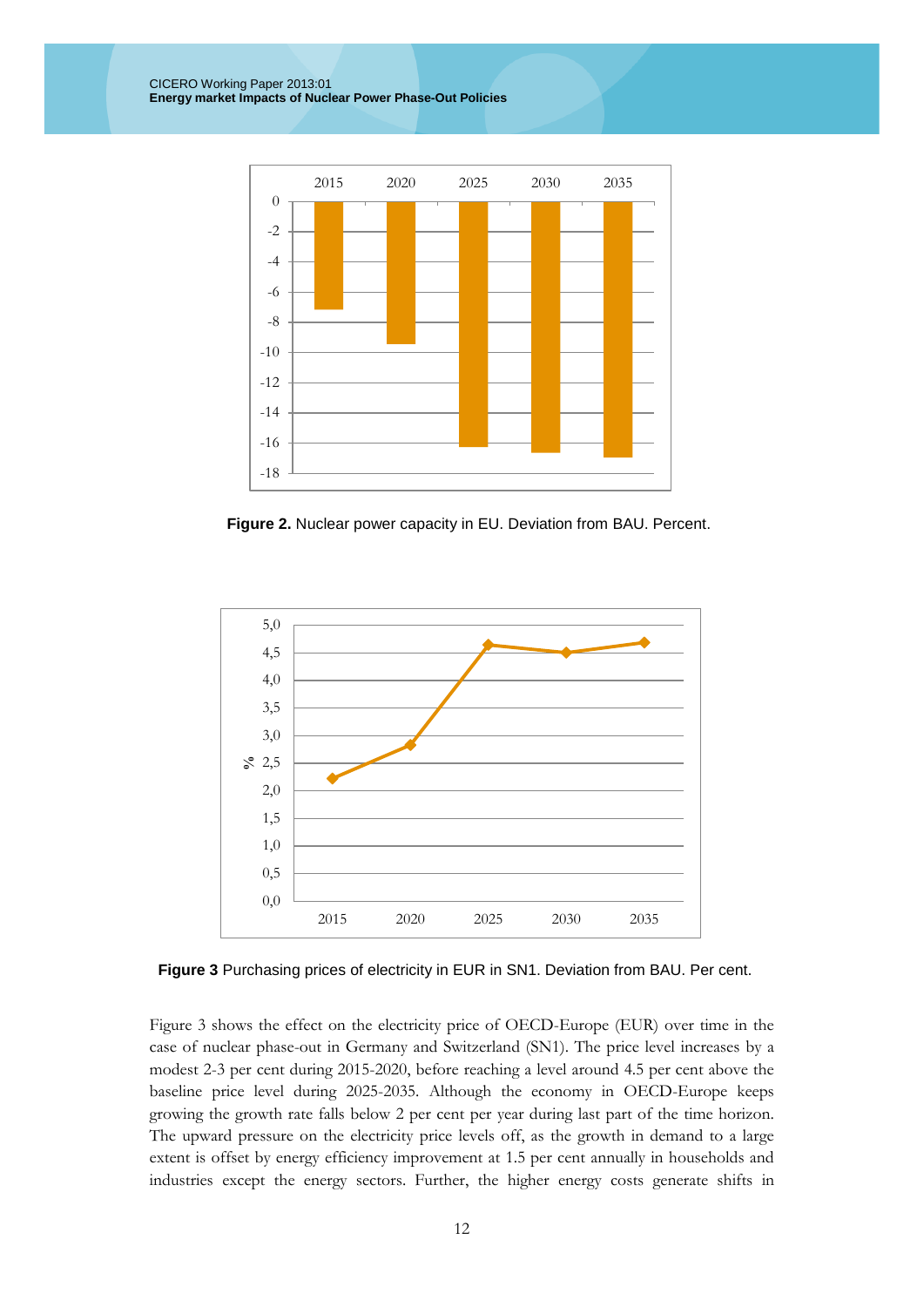production and trade, shrinking energy intensive industries and encouraging more import of energy intensive goods. However, in SN1 the effect on the steel market is marginal. The production of steel in EUR is reduced by less than 1 per cent in 2035 compared with in BAU. A third of this fall in supply is compensated by import growth, whereas the export is reduced by 0.8 per cent. Hence, the German and Swiss policies are not having a large effect on the cost of using electricity as long as there is transmission capacity and trade options within EUR. Enhanced growth in the capacity of power production based on fossil or renewable energy is not taken into account in our scenarios. In the short term a switch to more fossil based electricity can thus be expected to modify the price increase. In the longer term we assume that climate policy will constrain the switch to fossil energy as governments have signaled more investments in renewable technologies and increase supply of renewables beyond what is included in the New Policies scenario.

[Kemfert and Traber \(2011\)](#page-28-9) study the short term effect of the sudden moratorium on 8 nuclear plants in Germany in 2011 based on a model for the German electricity market<sup>3</sup>. They conclude that the surplus capacity in coal and gas-fired plants compensate for the close downs, and that the electricity price in Germany will only increase slightly with an increase of 1.5 per cent for households before tax. Germany generates more electricity than the country consumes, and the export surplus might dwindle and impose price increases in other parts of the Europe. However, if trade options within the region is unconstrained, our study shows that the short to medium term effect on the electricity price in OECD-Europe as a whole will also be moderate. It is reasonable to assume that in the future the transmission capacity will facilitate trade even better than today. Incentives for investments in electricity trade will increasingly come from the potential benefits of trade, but also from an increase in power exchange as increasing shares of renewable electricity demands exchange or storage capacity to serve the market timely.

The time horizons of [Kemfert and Traber \(2011\)](#page-28-9) is short and thus different from our study, Also, their study is based on a partial model of the German electricity market, whereas we model electricity demand within the whole regional economy and capture the indirect effects via energy substitution, trade and reallocation of investments in production capacity across sectors and regions over time.

An aspect which is not factored in by scenario SN1 in our study is that the overhaul of nuclear energy policies in other European countries might lead to delays in investments in new nuclear power plants and additional upwards pressure on the price level that is neither reflected in the New Policies Scenario (our baseline) nor captured by any of our scenarios.

For OECD-Europe as a whole, the electricity demand in the New Policies scenario stagnates during the whole period 2010-2035 [\(IEA, 2011\)](#page-28-20), and so does the supply of nuclear power.

<u>.</u>

<span id="page-12-0"></span><sup>&</sup>lt;sup>3</sup> Two of the 8 plants were already out of operation at the time of the moratorium.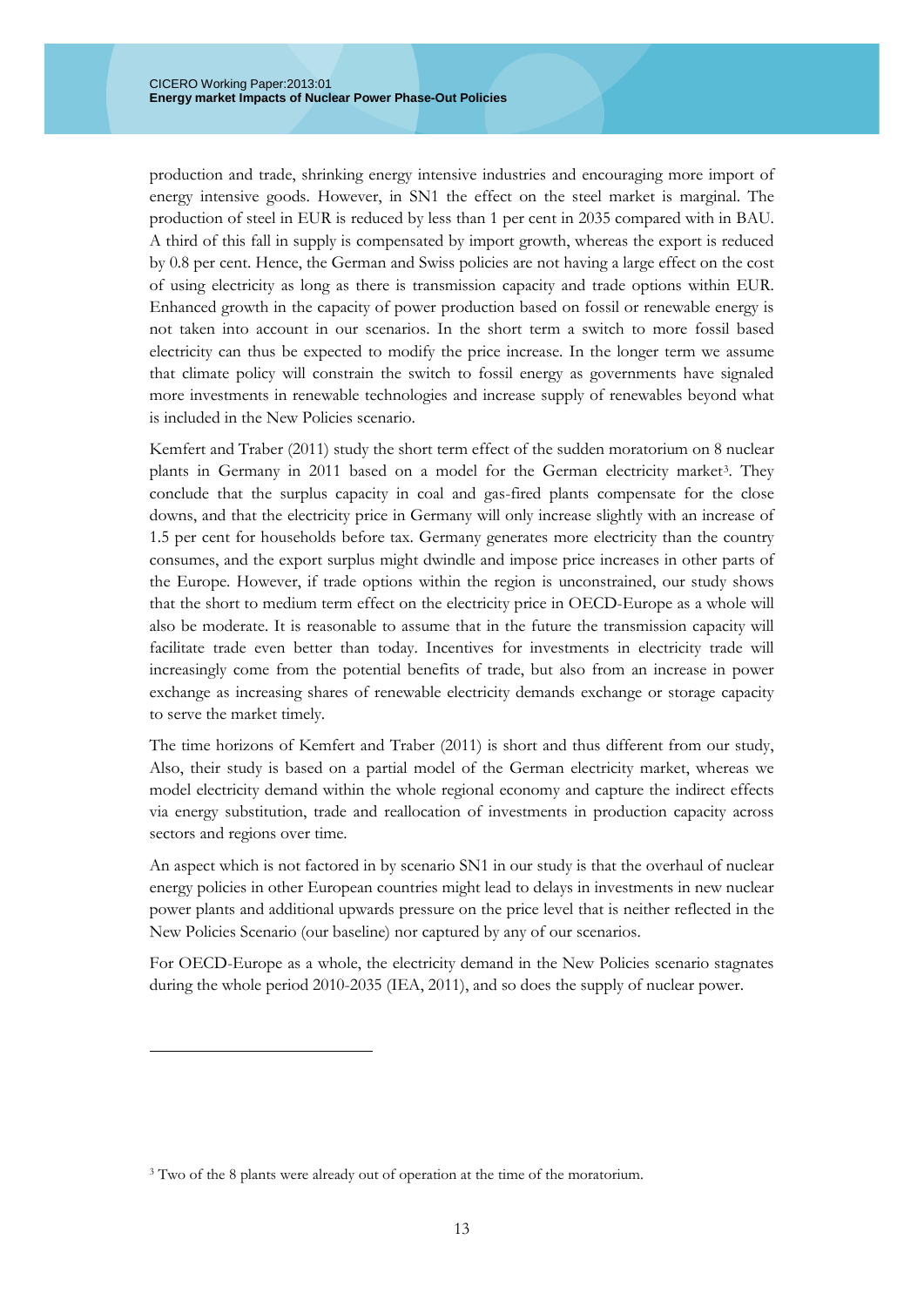Post-Fukishima-ambitions to develop more renewable energy are not included in the New Policies scenario, only taking official policy measures already decided on before the disaster into account. More rapid phasing-in of renewables might modify our estimate of a price increase even further and reduce incentives for further investments in any kind of power production. For example, Germany introduced a comprehensive energy strategy (die Energiwende) to increase renewable energy in June 2011. After the Fukushima accident extended programs for renewables have also been presented in other countries. France launched a considerable program for wind power development in July 2011, with a 10 billion Euro program to build 1200 wind turbines with a capacity of 6 GW [\(de Saint Jacob, 2011\)](#page-28-21). A new and ambitious bill to make the power sector greener is suggested by the British government [\(The Economist, 2012\)](#page-29-7). The bill is supposed to guarantee an attractive long term price to encourage renewables to compensate for the shut-down of old nuclear and dirty coal plants. New nuclear power might also benefit from this price floor supposed to be above market price.

However the current economic crisis in Europe challenges the ability to implement such ambitious investment programs. Nuclear plants have high investments costs up front and long planning and construction horizon. Hence nuclear power is likely to be among the more affected by the economic crisis. It adds to the challenge that governments might also be stricter in requiring that the nuclear industry covers its full decommissioning and storage costs. The nuclear phase-out in Germany and Switzerland will further clarify the cost of decommissioning to the industry, the governments and the public. Germany is the only country with some experience when it comes to decommissioning of nuclear plants. The decommissioning of 6 reactors in Greifswald in former East Germany had a total cost of 3.2 billion Euros. However, decommissioning of only one rector of the Chernobyl type in Lithuania alone will require expenditures of 2.9 billion Euros. These costs do not include expenditure for final disposal of waste [\(EER, 2011\)](#page-28-22) and risk might not be appropriately covered by these estimates. In Japan, the cost of cleaning up after Fukushima is estimated to US\$ 126 billion – twice as big as the government fund established for this purpose [\(Nature,](#page-28-13)  [2012\)](#page-28-13).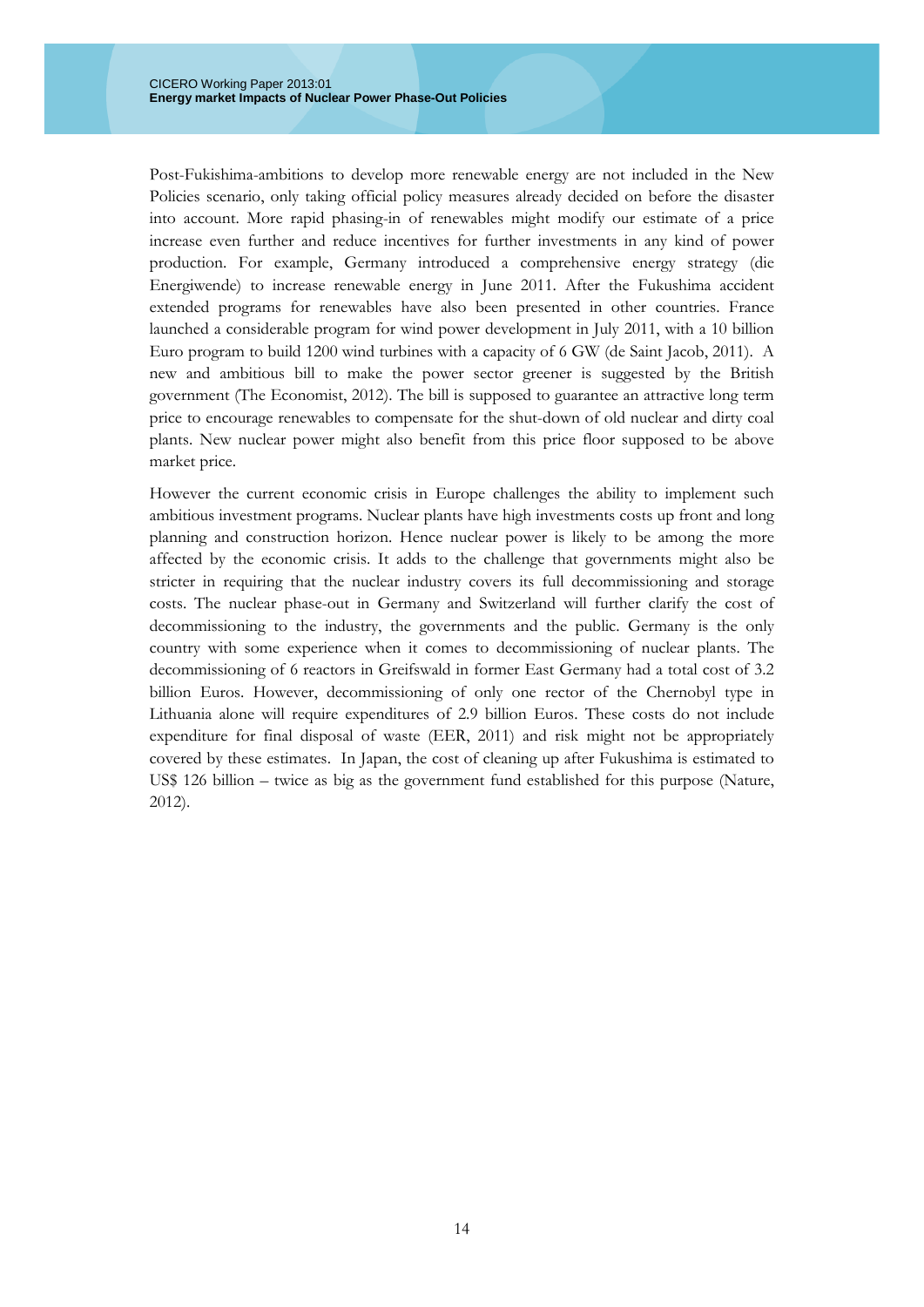

**Figure 4** Producer prices of electricity 2035. Deviation from BAU. Per cent

Figure 4 shows the price impacts by region in 2035 of all 4 phase-out scenarios. In the longer term the capacity constraints become tougher, and in SN1 a marked price effect can be expected. However, SN1 depicting nuclear exit in Germany and Switzerland only moderately affects the electricity price in OECD-Europe (5 per cent). In contrast the comprehensive phase-out of all old reactors in SN4 leads to a large increase in the price of electricity in North-America (NAM), OECD-Europe (EUR) and Japan (JPN), and to some extent Russia (RUS).

SN2: "Phase out of very old technologies" mainly affects Russia, which is still relying heavily on Light Water Graphite moderated and Gas Cooled reactors. In this scenario Russia is facing a price increase of 4 per cent. Besides Russia, only UK operates such reactors today. UK already closed one of their plants and a further close down of very old reactors involves a minor share of the EUR capacity. Hence, the price increase in OECD-Europe is limited to 0.25 per cent.

SN3: "Phase out of old technologies" built before 1975 mainly leaves its footprint in North America by raising the electricity price by 6.6 per cent. In particular US, the major nuclear power producer in North America, had a rapid build-up of nuclear power capacity several decades ago. As a consequence there is a substantial number of old reactors built before 1975 to phase out. It adds to the special vulnerability in NAM that no nuclear plant was built in the US after the partial meltdown of the reactor core at Three Mile Island in 1979. Stricter security was introduced, thereby increasing construction costs considerably. Plans for further investments were cancelled. Hence, the existing capacity is largely of first generation reactors. The interest in nuclear power reemerged over the decades, however. In February 2012 the Nuclear Regulatory Commission of the US approved plans for the first new nuclear plant in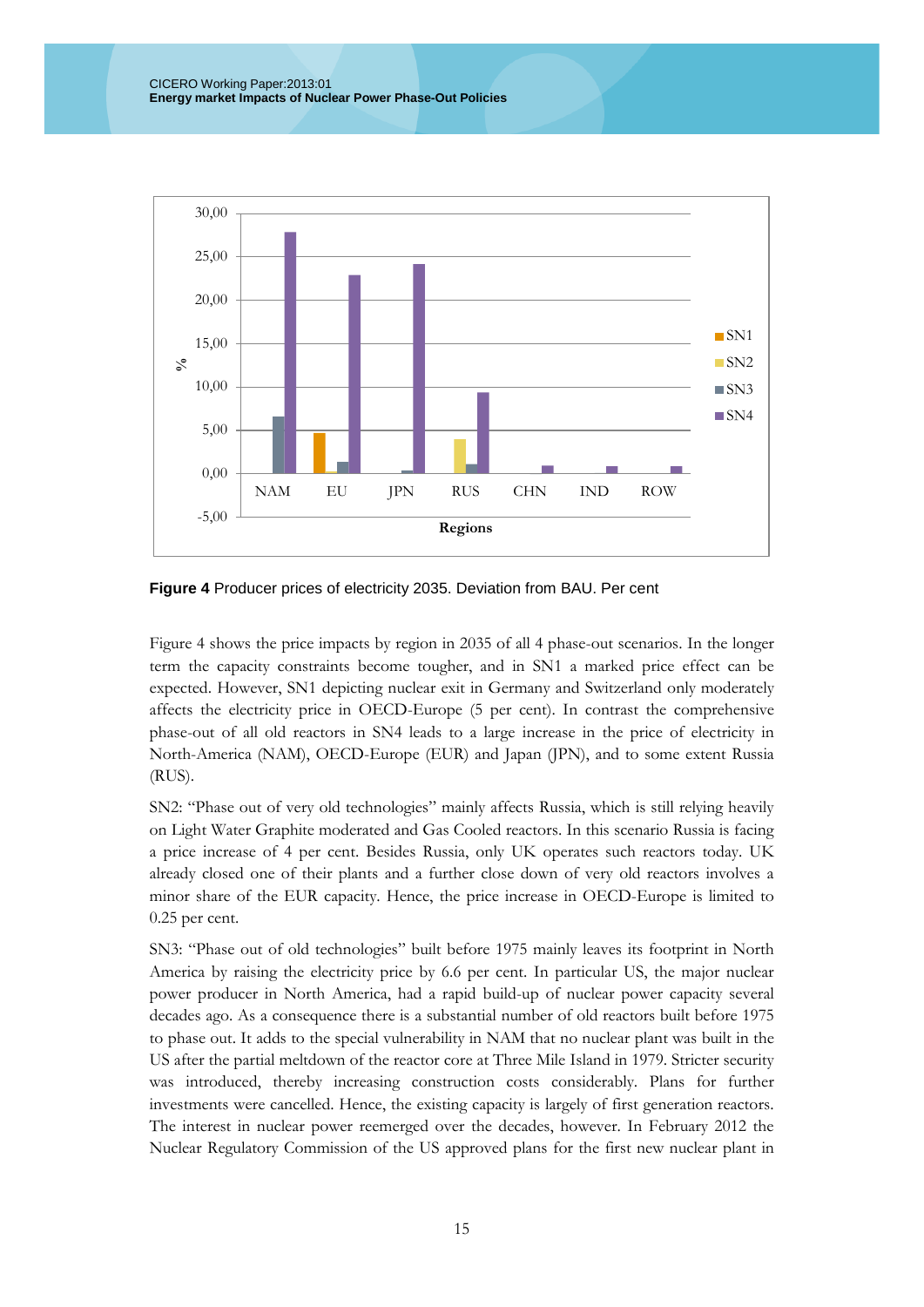30 years, although under objections of the panel chairman who referred to safety concerns after the Fukushima disaster [\(Reuters, 2012\)](#page-29-4).

SN4: Comprehensive phase-out of old plants takes all nuclear power capacity in operation before 2011 gradually out of production in all regions, only newly built reactors after 2010 are producing. NAM experiences the highest price increase (28 per cent), Japan 24 per cent and EUR 23 per cent.



 **Figure 5**. Remaining nuclear capacity in major OECD - regions. SN4.



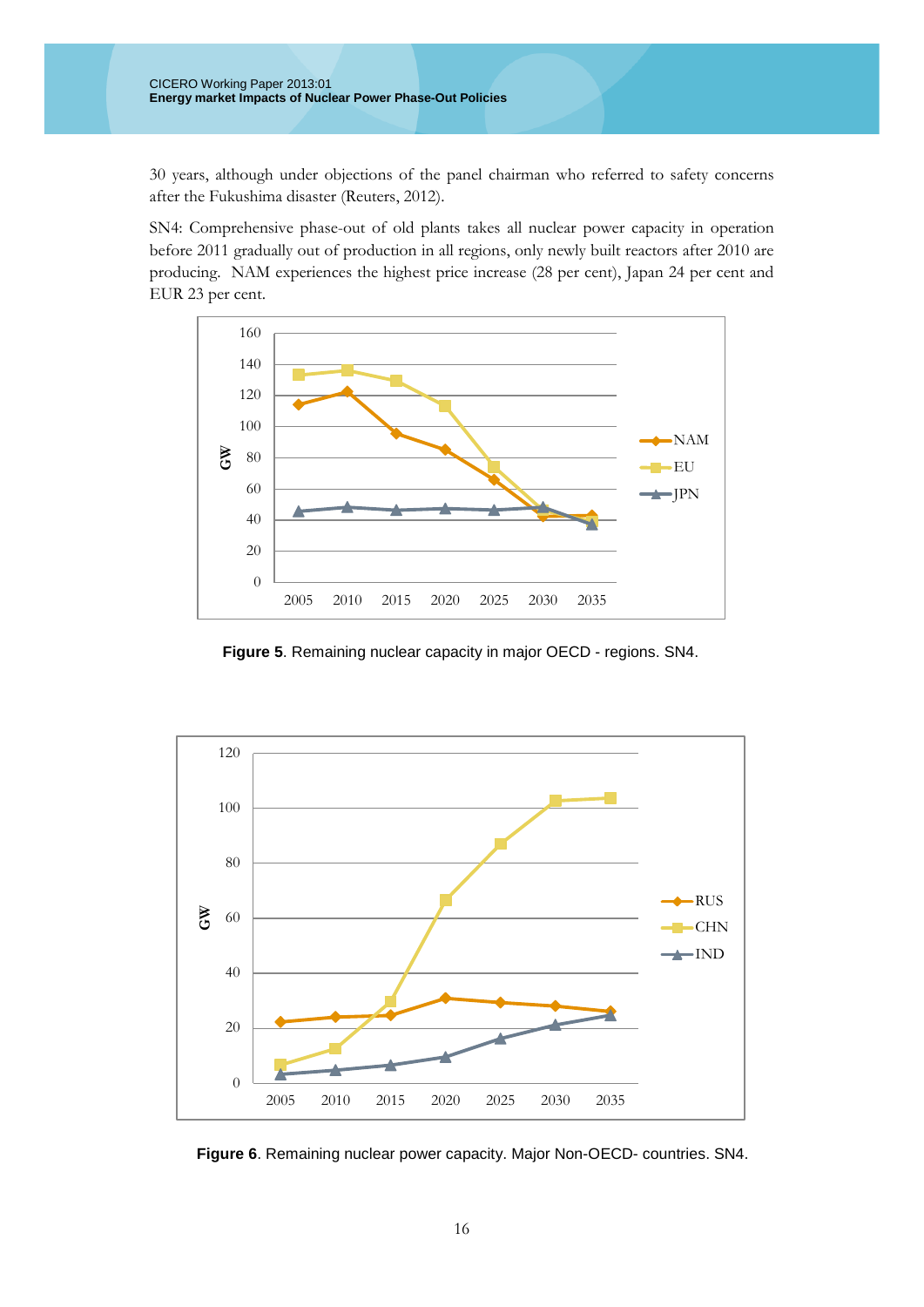Figures 5-6 shows the remaining nuclear power capacity in the comprehensive phase out scenario (SN4). Japan is roughly maintaining capacity with a moderate price increase of 8 per cent by 2030. Then a marked price rise to 24 percent above BAU occurs as a 23 per cent decline in nuclear power capacity and production takes place.

Our comprehensive phase-out scenario reduces the capacity of nuclear power in North America, OECD-Europe and Japan by 72, 70 and 48 per cent respectively. Although nuclear capacity is declining markedly, the loss in total supply is moderate to negligible on the regions. Most affected is Japan (10%), whereas North-America and OECD-Europe face reduction of 7 percent each. These capacity reductions are followed by price increases of 28, 23 and 24 per cent, respectively (Figure 7).

[IEA \(2011\)](#page-28-20) presents a Low Nuclear case where global capacity in nuclear power plants is reduced to about half the level in New Policies scenario in 2035. The Low Nuclear case assumes that OECD - countries will build no new reactors beyond those already under construction, and in Non-OECD all plants under construction are completed, but only 50 % of additional projected plants in New Policies scenario proceed as planned. Reactors built before 1980 are supposed to retire after 45 years (50 years in the New Policy scenario, whereas reactors built 1980 onwards retire after 50 years (55 in New Policy scenario).

This represents a reduction in global nuclear power capacity from 633 GW in the New Policies scenario to 335 GW in 2035. For OECD there is a decline from 380 GW in the New Policies scenario to 171 in the Low Nuclear case, i.e. a 55 per cent reduction. Although we cannot compare directly it is interesting to see our results concerning price impacts in relation to the nuclear power scale down in the Low Nuclear case. For our OECD-members NAM, EIR and Japan the capacity reduction in our SN4 is 72, 70 and 48 per cent respectively. The Low Nuclear case assumes a higher supply of electricity from fossil fuels and renewables than in the New Policies scenario, assuming that globally coal and gas use will increase by 290 million tons coal equivalents (Mtce) and 130 billion cubic meters (bcm) respectively. Renewables are supposed to increase by 550 TWh compared with New Policies, an increase which is equivalent to 5 times current consumption of renewables in Germany.



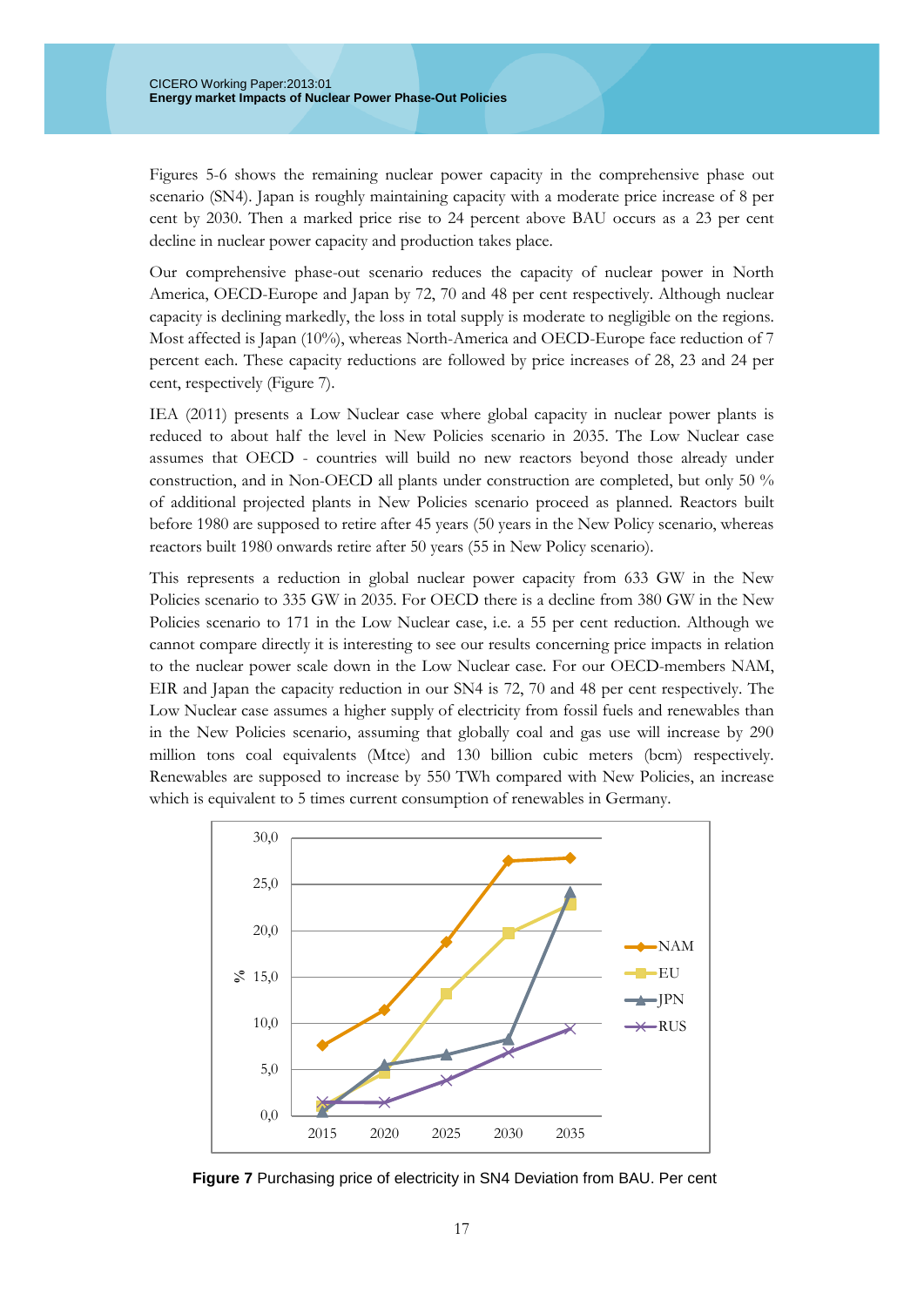#### <span id="page-17-0"></span>**3.1 GDP changes**

In our scenarios with nuclear power phase-out, GDP is generally lower than in BAU (Figure 8). The only exception is Russia in SN2, the case with phase-out of the very old technologies, which are mainly found in Russia. It seems peculiar that an electricity shortage enhances Russian GDP, and it actually is an index issue. To estimate the future GDP by region in real terms, the world consumer price index (W-CPI) is used to deflate the nominal values. It turns out that Russia gains in purchasing power in the global market from the reduction of the nuclear power phase-out in SN2. When Russia's GDP is calculated with domestic CPI, it shows a decline.

Generally the impacts on GDP in SN1, SN2 and SN3 are negative but negligible in all regions. In the most drastic phase-out scenario SN4 with comprehensive phase out of all plants built and in operation before 2011, the GDP reductions in 2035 are around 0.3-0.4 per cent for all regions. It is somewhat surprising that the largest GDP reduction in SN4 appears in China. China has the world's most ambitious program for increase in nuclear capacity [\(IEA, 2011\)](#page-28-20). China has rapid economic growth and even a minor constraint on the electricity supply might be expected to affect the GDP growth markedly. However, the price of electricity in the Chinese market is increasing less than 1 per cent and does not signal a serious constraint. The reduction in China's GDP might rather reflect that China depends strongly on global economic growth. Reduced GDP in countries that are more exposed to the nuclear phase-out might compound into reduced export and GDP for China. The fact that the producer price on electricity in China increases only marginally indicates that the general effect via reduced export of manufactured (consumer) goods is dominating, Electricity is a substantial input factor in the consumer goods industry, thus facing the combined effect of less demand globally and a domestic cost increase.



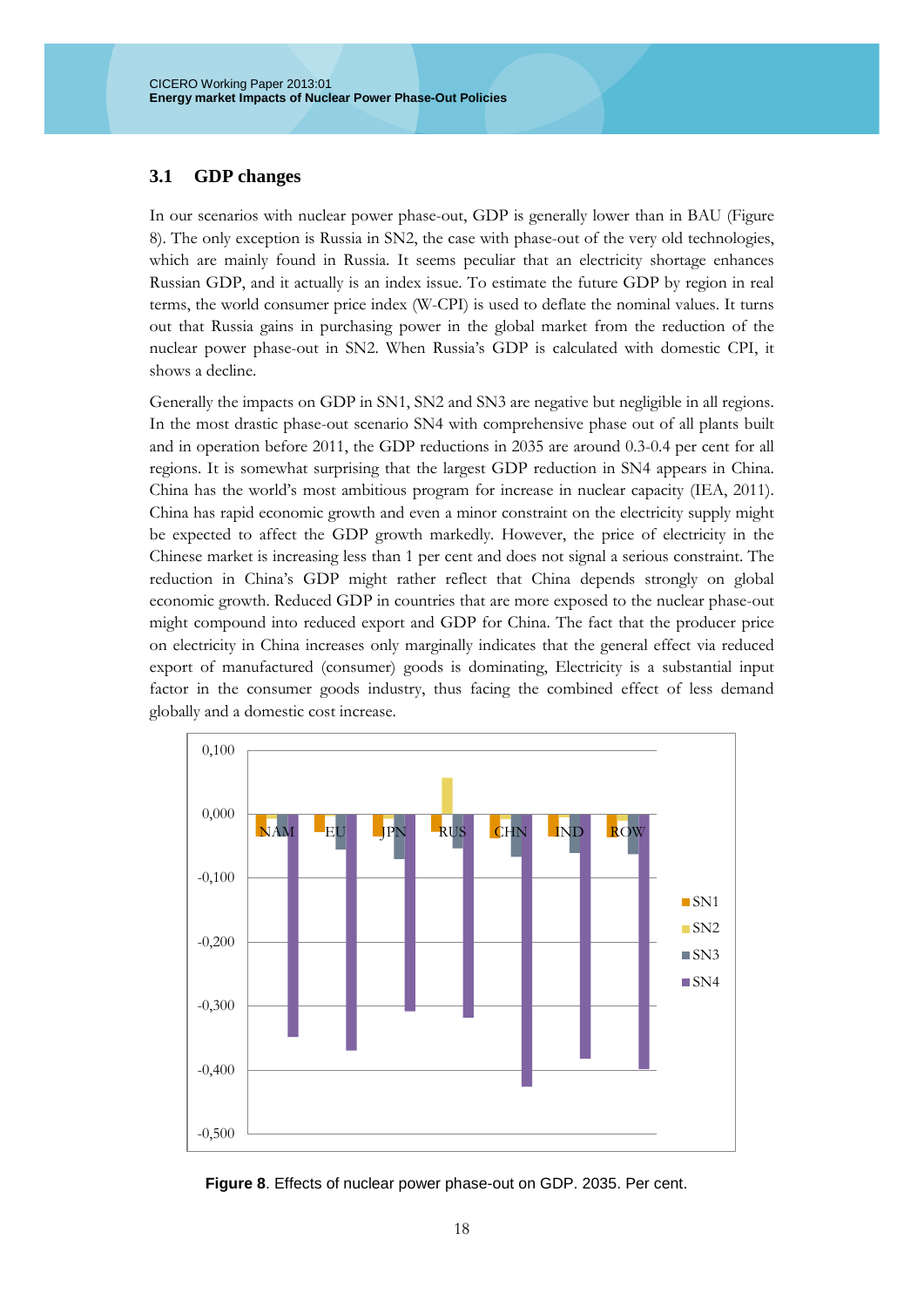#### <span id="page-18-0"></span>**3.2 Emissions from fossil fuels**

Nuclear power phase-out in one or more regions always implies less energy supply as a whole in both the regional and the global economy. This must result in higher energy prices and discourage energy consumption including fossil fuels in the region. When considered separately, this first order price effect implies fewer emissions from fossil fuels. However, substitution effects will also show up as a result of changes in relative prices among electricity and other energy goods. The electricity price increases faster than other energy prices when nuclear power plants are shut down. Whereas supply of fossil based electricity is constrained in our scenarios, supply of fossil energy to other end use is flexible, including supply to production of energy intensive goods largely based on fossil fuels. A relative price increase for electricity can encourage consumers to use more fossil fuels for heating and cooking to replace increasingly expensive electricity, thus increasing the share of fossil fuels in total energy use in the region.

In our study the non-nuclear electricity production by intention follows exogenous trajectories, the purpose being to assess the pressure on the electricity price in the wake of a nuclear power phase-out. Thus, a potential switch to fossil and other feedstock for electricity production beyond what is covered by the New Policies scenario is not visible to us. However, users are free to switch from electricity towards other energy sources in our study. More use of fossil fuels will lead to higher CO2 emissions, but generally the price elasticity of electricity is low and we see that the switch to fossil fuels is rather limited.

It turns out that the change in global CO2 emissions are negligible and tends to be negative (Figure 9). Fossil fuel combustion is generally reduced as the GDPs of the regional economies are somewhat reduced, and this effect dominates over the increase of fossil fuel combustion as a substitute for more expensive electricity.

Russia in SN2 and SN4 are the only cases with marked reductions in CO2 emissions. Higher electricity prices lead to as much as 5.4 per cent reduction in steel production by in 2035, Steel production is a large CO2-emitter and electricity represents a major cost element in that industry. Reduced steel production also means lower demand for gas, with the domestic gas price slightly falling.

In SN4 Russia experience the smallest reduction in GDP, and one might expect Russia's emissions to be less affected than emissions in other regions. However, the effect of lower steel production is dominating and Russia is reducing emissions by as much as 0.8 per cent in SN4, more than the reduction in GDP in relative terms (3 %).

For Russia the scenario of comprehensive phase-out of old technologies in SN4 is quite similar to SN2 as the very old plants phased out in SN2 dominates the sector and SN4 and SN2 therefore to a large extent overlap. As a result the comprehensive nuclear power phaseout by 2035 generates only slightly higher price increase of electricity (9 per cent) than scenario 2 (8 per cent). However, Russia's GDP decreases in SN4 whereas it increases in SN2. The decrease in GDP in SN4 is the impact of a worldwide reduction in economic activity as electricity and other sources of energy are increasingly scarce and constrain production somewhat. In SN2 this effect was negligible. Russia in SN2 was more or less alone in the phasing out nuclear power, i.e. the very old technologies, without the reactions in the world economy.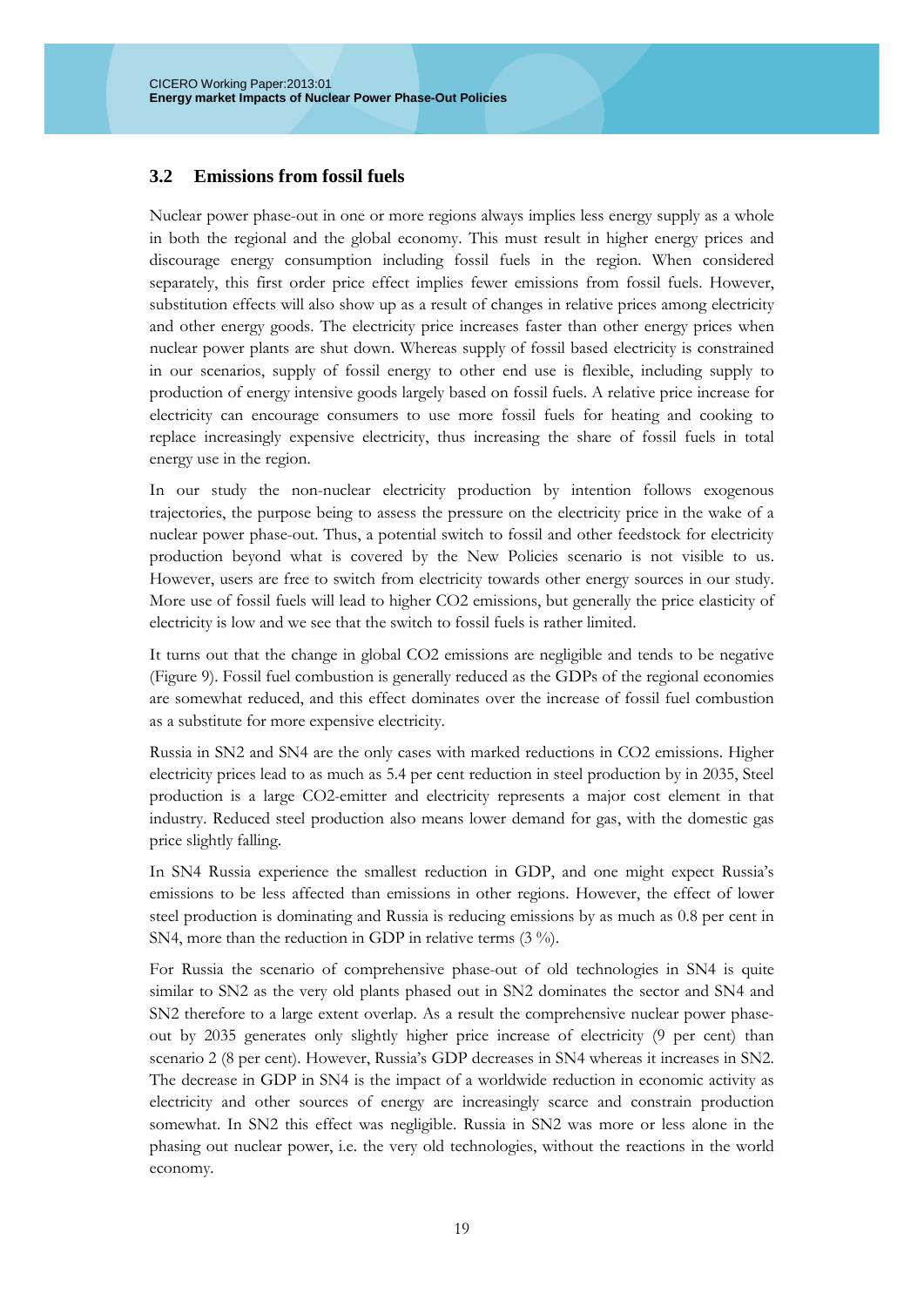In SN4 Russia experiences a much smaller electricity price increase than North America, EU and Japan, but still emissions are reduced more. Declining steel production in Russia creates a domestic slack in demand for gas. Rather than using more gas at home, it has become more attractive to export gas to regions with increasing prices of fossil energy.

North America and OECD - Europe increase their emissions somewhat, but not enough to raise the global emission level in SN4.



 **Figure 9**. CO2 emissions from fossil fuels. Deviation from BAU. Per cent.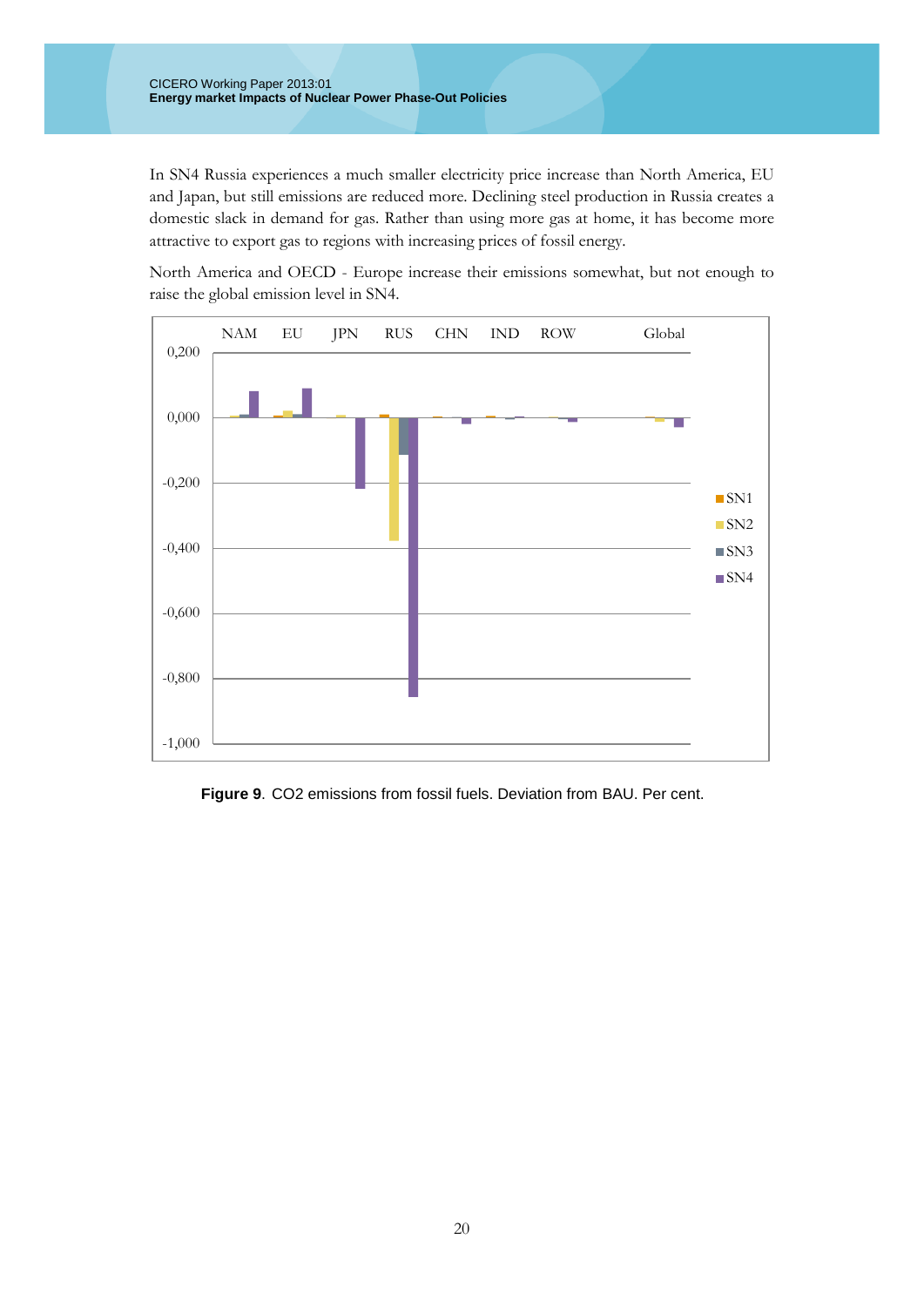## <span id="page-20-0"></span>**4 Concluding remarks**

The future role of nuclear power is highly uncertain and model based analyses might be useful. Our study indicates the upward pressure on the electricity price from specific reductions in nuclear power production in a hypothetical case where supply of non-nuclear power is frozen and follows the IEA 2010 New Policies scenario. By illustrating the price effects our study provides useful indications of the change in incentives for future power production in general, in case of a nuclear phase-out. The model ensures consistency with development in economic growth and trade and our results account for the adaptation through markets, for instance through trade in energy intensive goods and location of their production capacity.

Nuclear power phase-out in line with political decisions in Germany and Switzerland will only cause a minor upward pressure on the electricity price in OECD-Europe if internal regional trade in electricity is flexible. This limited phase-out takes place in a region with a rather moderate expected increase in electricity demand. The foreseen growth in electricity demand in OECD-Europe during 2015-2035 is about 1 per cent per year (IEA, 2010), whereas annual economic growth rate is around 2 per cent. Hence, a phase–out might not impose serious constraints on the economies of OECD-Europe.

On the other hand a comprehensive phase-out only allowing new nuclear plants built after 2010 to operate generates a considerable upward pressure on the electricity-price in North America, OECD-Europe and Japan. By 2035 Japan experiences a price increase of 24 percent, slightly more than OECD-Europe (23 per cent) but markedly less than in North America (28 per cent). Japan was expected to increase nuclear power capacity after 2010 and consistent with our BAU Japan increases its share of nuclear power in electricity production to 44 per cent by 2035. Notice that the BAU scenario depicts a substantial reduction in coal based electricity in Japan, in line with high climate mitigation ambitious. Notice as well that no post-Fukushima changes in policy towards nuclear power are considered in our scenarios.

The global CO2 emissions will only be negligibly affected, since electricity based on fossil fuels is exogenous in our scenarios. In the case where Germany and Switzerland (OECD-Europe) reduces capacity CO2 emissions tends to increase. In the most drastic phase-out scenario the emissions tend to decrease.

The future role of nuclear power is challenged from two sides by safety concerns and high costs. The up-front investments and production costs are high, and the costs of decommissioning and fuel storage will emerge as plants are ending their life cycles. The competition from natural gas will become tougher. Huge shale gas reserves in the U.S. are already on stream, and the Middle East, particularly Iran and Qatar have large reserves, able to keep the gas price low years ahead. Gas fuelled power production has far lower investment costs, which is a benefit in the current economic crisis.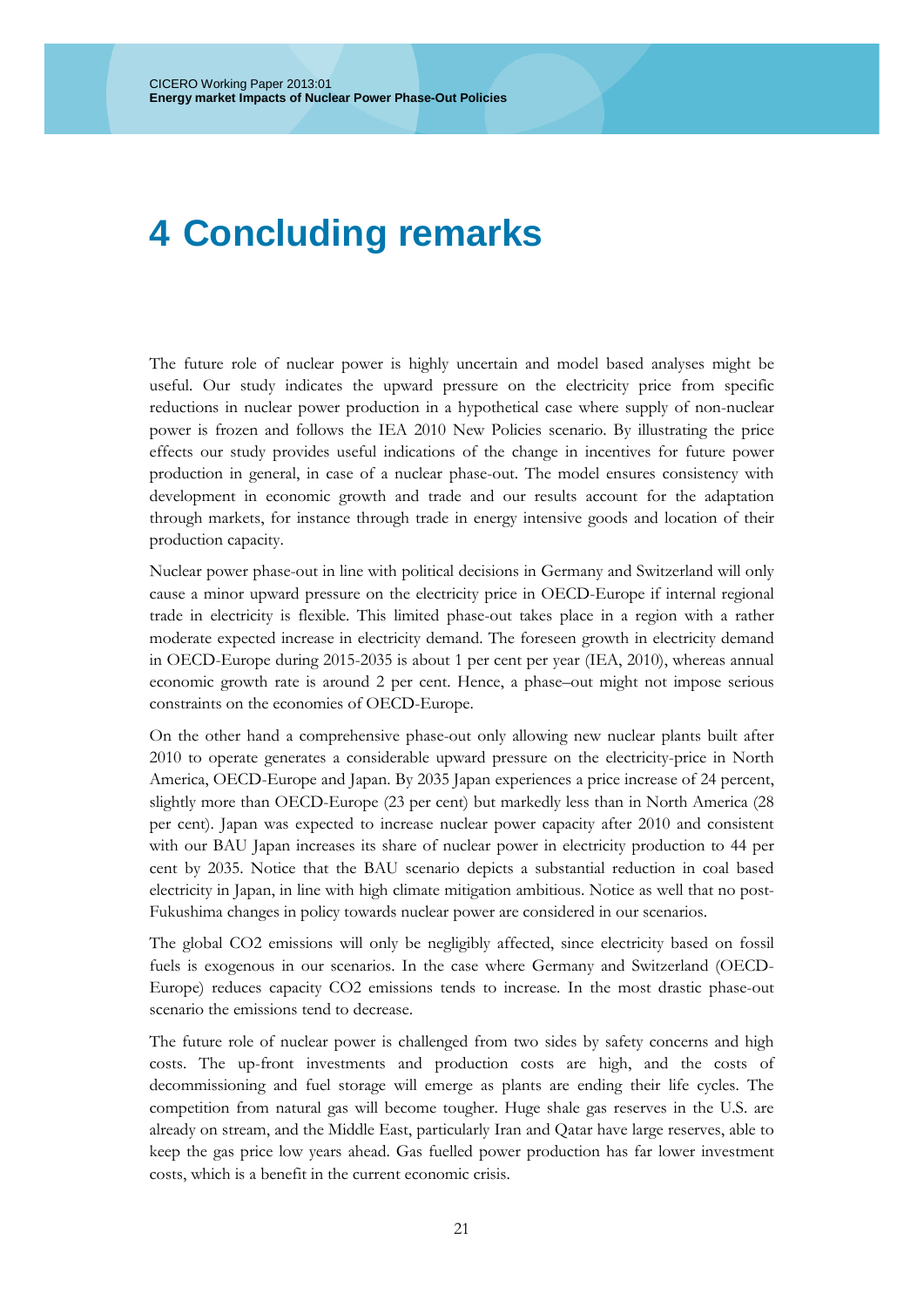Our results illustrate that even a comprehensive phase-out in OECD can be handled without extreme price increases, but still provide incentives to add more renewable capacity than what is already embedded in the New Policies Scenario.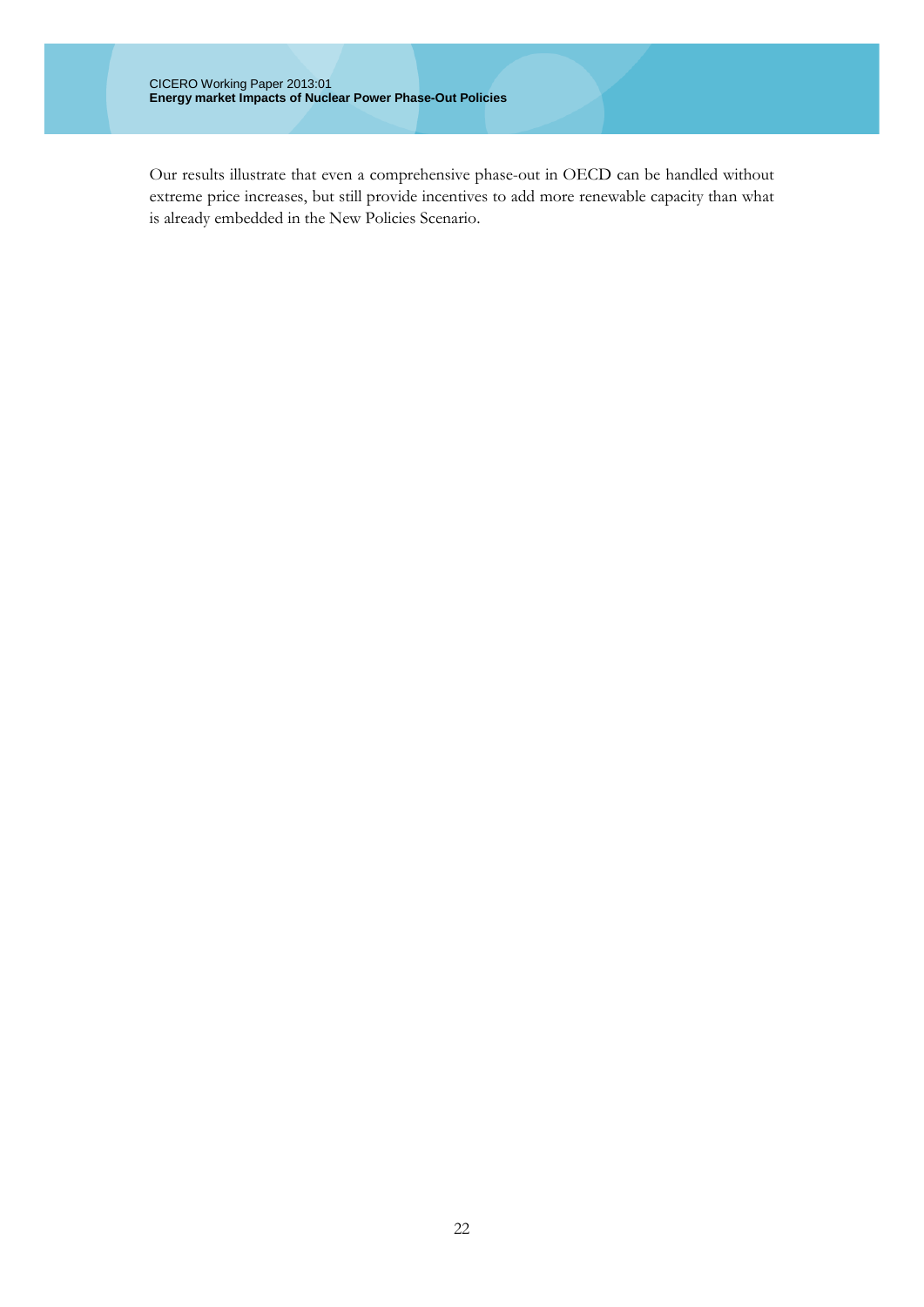# **Appendix 1 Tables**

| <b>Brief</b> | Explanation                                                                         |
|--------------|-------------------------------------------------------------------------------------|
| agr          | Agriculture                                                                         |
| ser          | Services                                                                            |
| frs          | Forest                                                                              |
| fsh          | <b>Fisheries</b>                                                                    |
| iron         | Iron and steel                                                                      |
| nmm          | Non-Metallic minerals including cement, plaster, lime, gravel, concrete<br>(cement) |
| pro          | Other manufacturing                                                                 |
| air          | Air transport                                                                       |
| sea          | Sea transport                                                                       |
| tran         | Other transport                                                                     |
| cru          | Crude oil                                                                           |
| col          | Coal                                                                                |
| ref          | Refined oil                                                                         |
| elc          | Electricity                                                                         |
| gas          | Gas                                                                                 |

**Table A1**\_ 1. Sectors in GRACE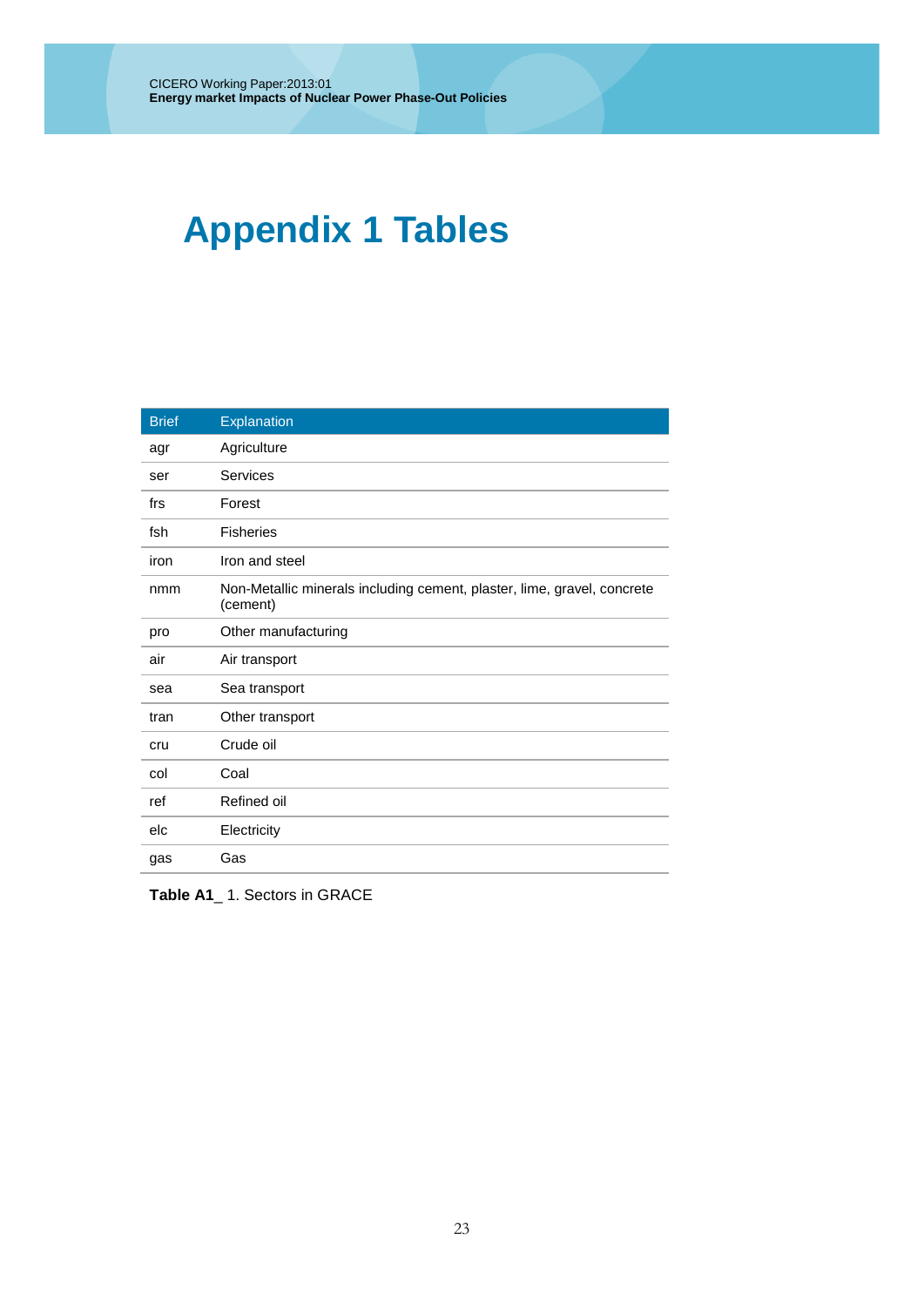| <b>Plant</b>               | <b>Type</b> | <b>MWe</b><br>(net) | <b>Commercial</b><br><b>Operator</b><br>operation |            | <b>Provisionally</b><br>scheduled<br>shut-down<br>2001 | 2010<br>agreed<br>shut-<br>down | <b>March</b><br>2011shutdown<br>& May closure<br>plan |
|----------------------------|-------------|---------------------|---------------------------------------------------|------------|--------------------------------------------------------|---------------------------------|-------------------------------------------------------|
| <b>Biblis-A</b>            | <b>PWR</b>  | 1167                | 2/1975                                            | <b>RWE</b> | 2008                                                   | 2016                            | ves                                                   |
| <b>Neckarwestheim-1</b>    | <b>PWR</b>  | 785                 | 12/1976                                           | EnBW       | 2009                                                   | 2017                            | yes                                                   |
| <b>Brunsbüttel</b>         | <b>BWR</b>  | 771                 | 2/1977                                            | Vattenfall | 2009                                                   | 2018                            | yes                                                   |
| <b>Biblis-B</b>            | <b>PWR</b>  | 1240                | 1/1977                                            | <b>RWE</b> | 2011                                                   | 2018                            | yes                                                   |
| Isar-1                     | <b>BWR</b>  | 878                 | 3/1979                                            | E.ON       | 2011                                                   | 2019                            | yes                                                   |
| <b>Unterweser</b>          | <b>PWR</b>  | 1345<br>9/1979      |                                                   | E.ON       | 2012                                                   | 2020                            | yes                                                   |
| <b>Phillipsburg-1</b>      | <b>BWR</b>  | 890                 | 3/1980                                            | EnBW       | 2012                                                   | 2026                            | yes                                                   |
| <b>Krummel</b>             | <b>BWR</b>  | 1260                | 3/1984                                            | Vattenfall | 2016                                                   | 2030                            | yes                                                   |
| Total shut down (8)        |             | 8336                |                                                   |            |                                                        |                                 |                                                       |
| <b>Grafenrheinfeld</b>     | <b>PWR</b>  | 1275                | 6/1982                                            | E.ON       | 2014                                                   | 2028                            | 2015                                                  |
| <b>Gundremmingen-B</b>     | <b>BWR</b>  | 1284                | 4/1984                                            | <b>RWE</b> | 2016                                                   | 2030                            | 2017                                                  |
| <b>Gundremmingen-C</b>     | <b>BWR</b>  | 1288                | 1/1985                                            | <b>RWE</b> | 2016                                                   | 2030                            | 2021                                                  |
| Gröhnde                    | <b>PWR</b>  | 1360                | 2/1985                                            | E.ON       | 2017                                                   | 2031                            | 2021                                                  |
| <b>Phillipsburg-2</b>      | <b>PWR</b>  | 1392                | 4/1985                                            | EnBW       | 2018                                                   | 2032                            | 2019                                                  |
| <b>Brokdorf</b>            | <b>PWR</b>  | 1370                | 12/1986                                           | E.ON       | 2019                                                   | 2033                            | 2021                                                  |
| Isar-2                     | <b>PWR</b>  | 1400                | 4/1988                                            | E.ON       | 2020                                                   | 2034                            | 2022                                                  |
| <b>Emsland</b>             | <b>PWR</b>  | 1329                | 6/1988                                            | <b>RWE</b> | 2021                                                   | 2035                            | 2022                                                  |
| <b>Neckarwestheim-2</b>    | <b>PWR</b>  | 1305                | 4/1989                                            | EnBW       | 2022                                                   | 2036                            | 2022                                                  |
| <b>Total operating (9)</b> |             | 12,003              |                                                   |            |                                                        |                                 |                                                       |

Source: WNO [\(http://www.world-nuclear.org/info/inf43.html](http://www.world-nuclear.org/info/inf43.html) accessed 1/27/12)

| <b>Table A1 2. German Nuclear Power Units</b> |  |  |  |  |
|-----------------------------------------------|--|--|--|--|
|-----------------------------------------------|--|--|--|--|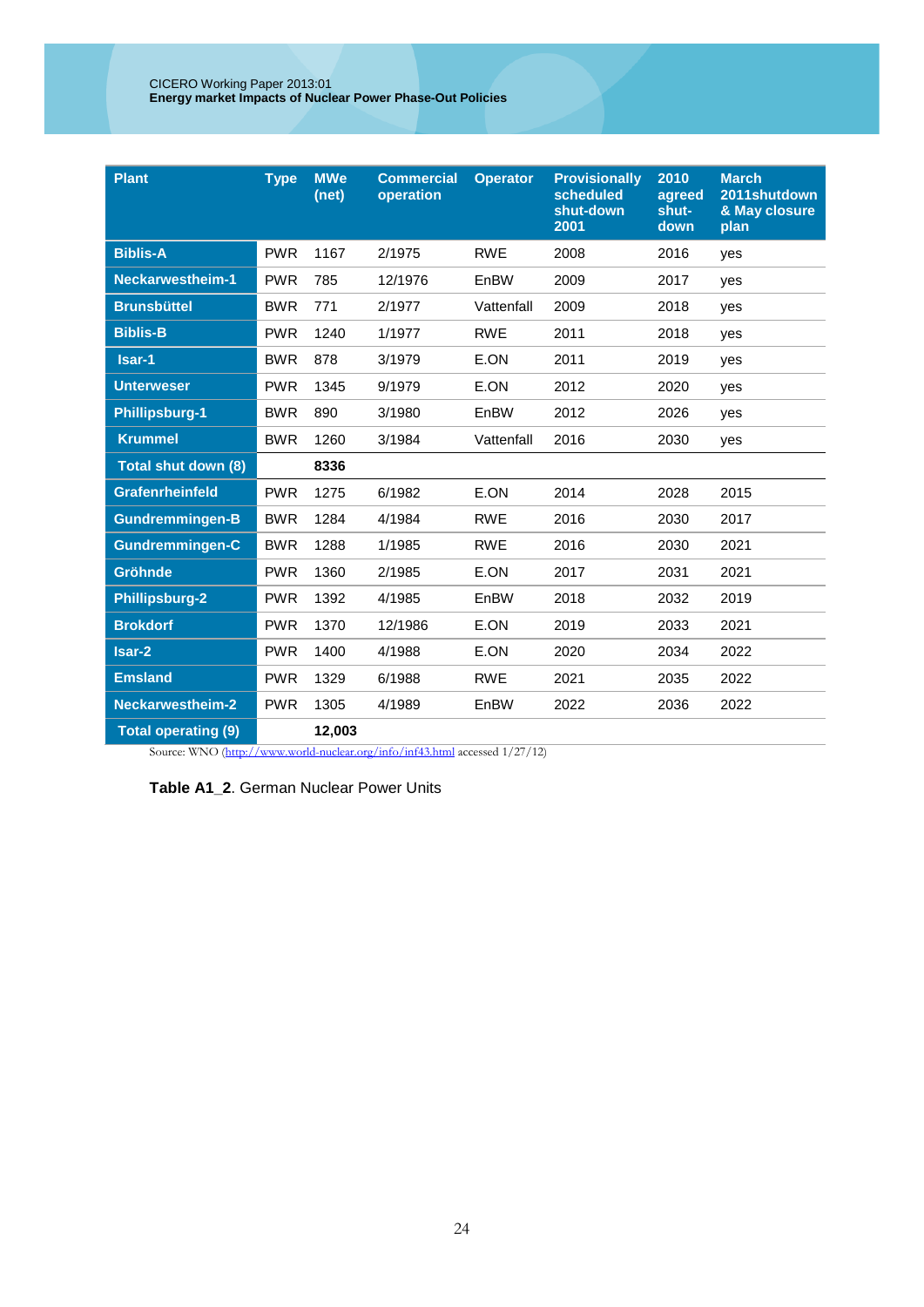| <b>Reactors</b>                                                             | <b>Operator</b>  | <b>Type</b> | <b>Net MWe</b> | <b>First power</b> | <b>Expected closure</b><br>(approx) |  |
|-----------------------------------------------------------------------------|------------------|-------------|----------------|--------------------|-------------------------------------|--|
| <b>Beznau 1</b>                                                             | <b>NOK</b>       | <b>PWR</b>  | 365            | 1969               | 2019                                |  |
| <b>Beznau 2</b>                                                             | <b>NOK</b>       | <b>PWR</b>  | 365            | 1971               | 2021                                |  |
| <b>Gösgen</b>                                                               | <b>KKG/Alpig</b> | <b>PWR</b>  | 985            | 1979               | 2029                                |  |
| Mühleberg                                                                   | <b>BKW</b>       | <b>BWR</b>  | 372            | 1971               | 2022                                |  |
| <b>Leibstadt</b>                                                            | NOK/Alpig        | <b>BWR</b>  | 1165           | 1984               | 2034                                |  |
| Source: WNO (http://www.world-nuclear.org/info/inf86.html accessed 1/27/12) |                  |             |                |                    |                                     |  |

**Table A1\_3**. Operating Swiss Nuclear Power Reactors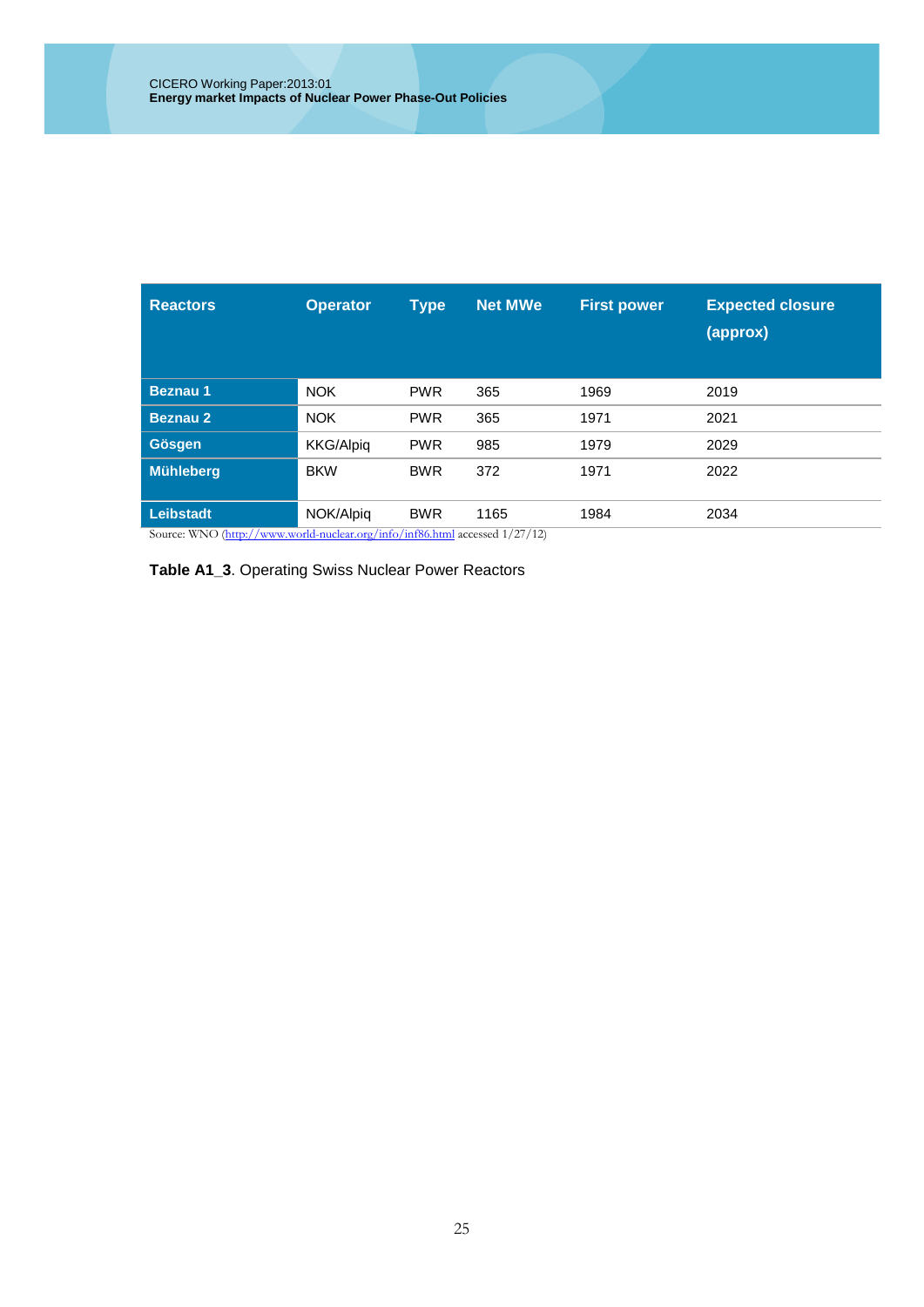### **Appendix 2 Electricity generation in GRACE**

In the standard GRACE model, there is only one electricity generating sector. To analyze the implications of nuclear power phase-out, we split the electricity generation sector into the 5 sub-sectors: electricity fueled by coal, gas, oil, nuclear, and others such as hydro, solar, wind and bioenergy.

To determine the activity level of each sub-sector of electricity generation, we used the data on electricity generation in physical terms of World Energy Outlook [\(IEA, 2006\)](#page-28-18). Assuming the sub-sectors have unit costs as summarized from Table 3.13 in OECD/NEA [\(2005\)](#page-28-19)[4,](#page-25-0) we calculated total costs of electricity generation by sub-sectors. Assumption zero profit, total costs of each sub-sector were shifted up/down at the same rate to obtain output value of each sub-sector to ensure that the sum of output values of all the five sub-sectors equals the output value of the aggregated electricity sector in the GTAP database.

We then split the energy use by sub-sector from their use of other intermediates. We assume all coal inputs in the aggregate electricity sector of GTAP are used by the sub-sector coalfueled power, all oil inputs by oil-fueled power, all gas inputs by gas-fueled power, all nonmetallic minerals (serving as an indicator of uranium) by nuclear power, and all agricultural inputs (serving as an indicator of bioenergy) by others.

To allocate labor and capital to sub-sectors, we first sum them up and then allocate back to them based on their shares summarized from a study by [McKinsey \(2009\)](#page-28-23). This allocation of labor and capital within each sub-sector leads to the sum of labor inputs across sub-sectors slightly different from labor inputs to the aggregated electricity sector in the original GRACE model. To solve the problem, we run the model just for 2004 to obtain an equilibrium that is slightly different from the initial data of 2004 in GRACE.

Having allocated fuel, labor and capital to sub-sectors, intermediate input is found as the residual. If fuel input is larger than total intermediate inputs of corresponding sub-sector, we directly set the fuel input equal to the total intermediate inputs of the sub-sector and the

-

<span id="page-25-0"></span><sup>4</sup> The latest version of Projected Costs of Generating Electricity is the 2010 version OECD/NEA, 2010. Projected Costs of Generating Electricity 2010. OECD/Nuclear Energy Agency, OECD Publishing.. We did not use the unit costs of the 2010 version since we have 2004 as the base year. The information of the 2005 version is closer to the base year case.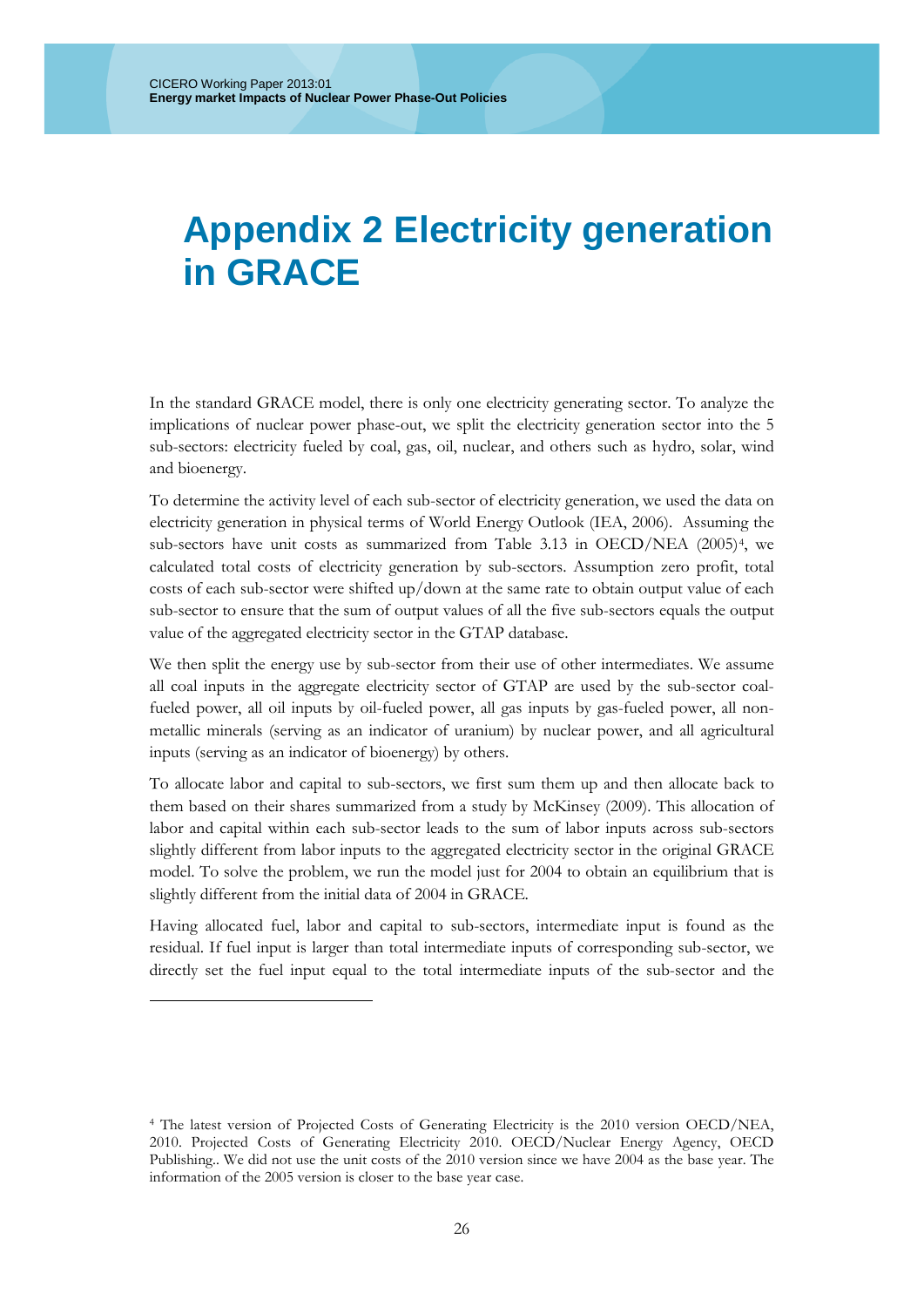remainder of the fuel inputs is allocated to other sub-sectors in the same proportion as other intermediate inputs.

All the other intermediate inputs are allocated to sub-sectors on the basis of the shares of the remainder of total intermediate inputs among sub-sectors.

We assume each sub-sector has the same production structure as the initial aggregated electricity sector except two adjustments. One is key fuels used by sub-sectors, such as coal for coal-fueled power and gas for gas-fueled power, which are assumed to be on the top level of a Leontief combination. This implies that electricity cannot be generated without inputs of the fuels. The other adjustment is the introduction of capacity constraint for each sub-sector. We assume there are linear relations between capacity and generation of electricity from each sub-sector. The capacity constraints are exogenously given such that the electricity generation levels from sub-sectors are calibrated to the baseline projection made by World Energy Outlook 2011 [\(IEA, 2011\)](#page-28-20).

All the electricity generated from sub-sectors is supposed to be bought by a virtual electricity distributor who then supplies consumers at a uniform market price and with zero profit. We assume almost perfect substitution between electricity from sub-sectors by letting a CES combination with the substitution elasticity between sub-sectors at 10 aggregate the supply. The generation level of each sub-sector is controlled by capacity constraints such that the subsector may earn net profit in the form of shadow value of the capacity constraints.

In this study of nuclear power phase-out the capacity and so the generation from sub-sectors is assumed to be exogenous in all scenarios, i.e., the phase-out of nuclear has no effects on generation from other sub-sectors. Hence, the phase-out of nuclear power then directly implies higher electricity prices in the market compared with baseline scenario since the phaseout introduces a shortage of electricity supply.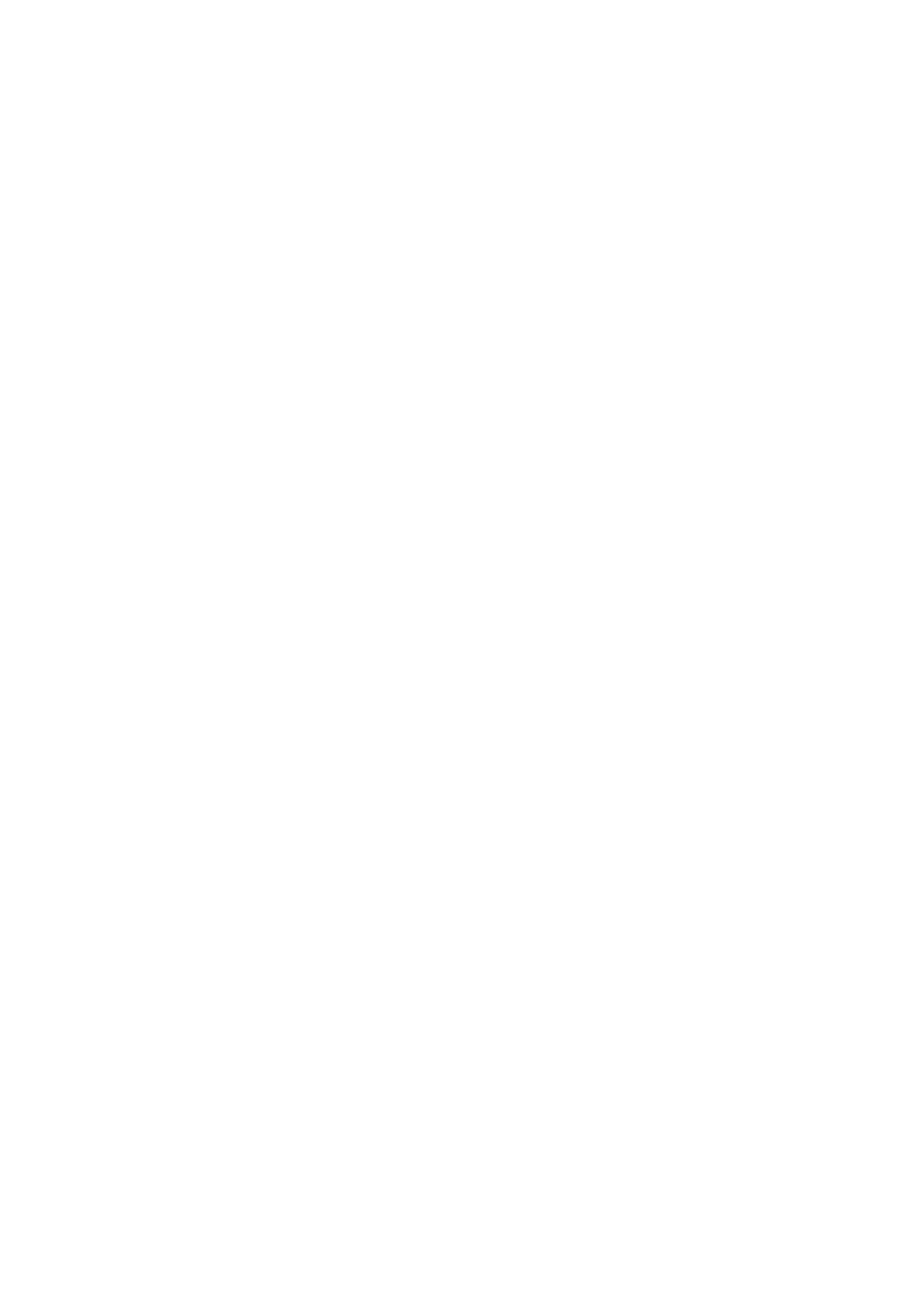### **References**

- <span id="page-28-15"></span>Aaheim, H.A., Rive, N., 2005. A Model for Global Responses to Anthropogenic Changes in the Environment (GRACE), Report. CICERO, Oslo, Norway.
- <span id="page-28-16"></span>Badri, N.G., Walmsley, T.L. (Eds.), 2008. Global Trade, Assistance, and Production: The GTAP 7 Data Base. Center for Global Trade Analysis, Purdue University, https:/[/www.gtap.agecon.purdue.edu/databases/v7/v7\\_doco.asp.](http://www.gtap.agecon.purdue.edu/databases/v7/v7_doco.asp)
- <span id="page-28-7"></span>BEHR, P., 2011. A Nuclear Plant's Flood Defenses Trigger a Yearlong Regulatory Confrontation. The New York Times [http://www.nytimes.com/cwire/2011/06/24/24climatewire-a-nuclear-plants-flood-defenses-trigger-a-ye-](http://www.nytimes.com/cwire/2011/06/24/24climatewire-a-nuclear-plants-flood-defenses-trigger-a-ye-95418.html?pagewanted=all)[95418.html?pagewanted=all.](http://www.nytimes.com/cwire/2011/06/24/24climatewire-a-nuclear-plants-flood-defenses-trigger-a-ye-95418.html?pagewanted=all)
- <span id="page-28-2"></span>Bickerstaff, K., Lorenzoni, I., Pidgeon, N.F., Poortinga, W., Simmons, P., 2008. Reframing nuclear power in the UK energy debate: nuclear power, climate change mitigation and radioactive waste. Public Understanding of Science 17, 145-169.
- <span id="page-28-3"></span>Corner, A., Venables, D., Spence, A., Poortinga, W., Demski, C., Pidgeon, N., 2011. Nuclear power, climate change and energy security: Exploring British public attitudes. Energy Policy 39, 4823-4833.

<span id="page-28-4"></span>Cyranonoski, D., 2012. Tsunami simulations scare Japan. Nature 484, 296-297.

<span id="page-28-0"></span>Davis, L.W., 2012. Prospects for Nuclear Power. The Journal of Economic Perspectives 26, 49-65.

<span id="page-28-21"></span>de Saint Jacob, Y., 2011. France's 'green vote' kills shale gas - and targets nuclear power as well, Report, European Energy Review

<span id="page-28-22"></span>EER, 2011. How (Not) to Decommission a Nuclear Power Plant, 8 September 2011. European Energy Review.

- <span id="page-28-10"></span>Growitsch, C., Höffler, F., 2011. Impact of Fukushima on the German Energy Policy Debate, IAEE Energy Forum, International Association for Energy Economics
- <span id="page-28-18"></span>IEA, 2006. World Energy Outlook 2006, International Energy Agency.
- <span id="page-28-14"></span>IEA, 2010. World Energy Outlook 2010, International Energy Agency.
- <span id="page-28-20"></span>IEA, 2011. World Energy Outlook 2011, International Energy Agency.
- <span id="page-28-9"></span>Kemfert, C., Traber, T., 2011. The Moratorium on Nuclear Energy: No Power Shortages Expected. DIW Economic Bulletin, 3-6.
- <span id="page-28-5"></span>Kopytko, N., Nuclear summer? New Scientist 210, 22.
- <span id="page-28-6"></span>Kopytko, N., Perkins, J., 2011. Climate change, nuclear power, and the adaptation–mitigation dilemma. Energy Policy 39, 318-333.

<span id="page-28-17"></span>Lee, H.-L., 2008. The combustion-based CO2 emissions data for GTAP version 7 data base. GTAP.

- <span id="page-28-8"></span>Linnerud, K., Mideksa, T.K., Eskeland, G.S., 2011. The Impact of Climate Change on Nuclear Power supply. The Energy Journal 32, 149-168.
- <span id="page-28-23"></span>McKinsey, C., 2009. Pathways to a low carbon economy - Version 2 of the Global Greenhouse Gas Abatement Cost Curve McKinsey&Company

<span id="page-28-1"></span>MIT, 2003. The Future of Nuclear Power: An Interdisciplinary MIT Study, Report, MIT Energy Initiative

<span id="page-28-13"></span>Nature, 2012. Fukushima clean-up. Nature Vol 491, pg 306. 15 November 2012. Nature 491, 306.

<span id="page-28-11"></span>Normile, D., 2012a. Commission Spreads Blame for 'Manmade' Disaster. Science 337, 143.

<span id="page-28-12"></span>Normile, D., 2012b. Japanese Experts Question Safety of—and Need for—Nuclear Power. Science 335, 508.

<span id="page-28-19"></span>OECD/NEA, 2005. Projected Costs of Generating Electricity 2005 Update. OECD/Nuclear Energy Agency, OECD Publishing.